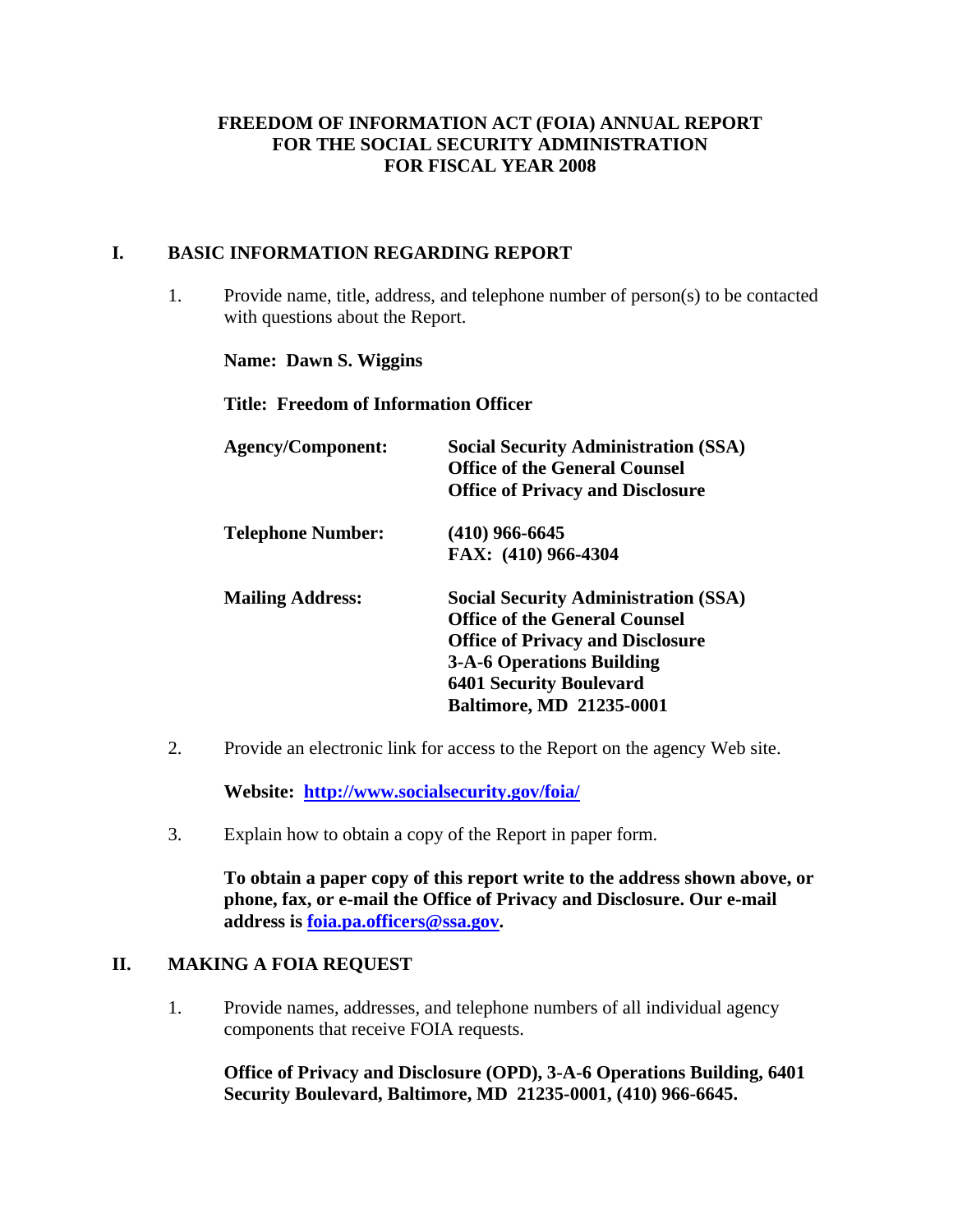#### **Division of Earning Records (DERO), 3-D-10 Metro West, 300 North Green Street, Baltimore, MD 21290-0300, (410) 597-1730.**

2. Provide a brief description of why some requests are not granted and an overview of certain general categories of the agency's records to which the FOIA exemptions apply.

**In general, SSA does not disclose classified records, internal personnel rules, information that is confidential by law, trade secrets or confidential financial information, information that is otherwise legally privileged, personal information about living people, or records of investigation.** 

 **The following are some examples specific to SSA:** 

- **Exemption 2, Internal Personnel Rules and Practices. We cite this exemption as the basis for withholding records solely related to internal personnel rules and practices, such as certain records or procedures that could cause a breach in security, i.e., instructions for operating terminals, computer access codes, etc.**
- **Exemption 3, Prohibited by Law. We cite this exemption when disclosure is prohibited by a law that leaves no discretion as to what may be exempt, or that establishes specific criteria for withholding information. The Internal Revenue Code restricts the disclosure of tax return information, such as third-party addresses, employer's names, addresses, and earnings information. 42 U.S.C. 290dd-3 and 290ee-3 restrict the disclosure of information regarding identity, diagnosis, prognosis, or treatment of any patient when such information is maintained in connection with a Federally-assisted drug or alcohol-abuse prevention function.**
- **Exemption 4, Trade Secrets and Commercial or Financial Information. We cite this exemption to withhold information obtained from outside the Government that relates to "trade secrets and commercial or financial information which, if disclosed, would either cause substantial harm to a person's ability to compete with others in his business or impair the Government's ability to obtain needed information." These records may include detailed information concerning profits, losses, and business costs. This exemption does not apply to SSA program records and is generally used in connection with our procurement records.**
- **Exemption 5, Interagency or Intra-agency Memorandums. We cite this exemption to withhold memorandums or letters that would not be available by law to a party other than a party in litigation with the agency. We cite this exemption to withhold opinions (such as Office of the General Counsel opinions), recommendations, suggestions, or judgmental analyses by various**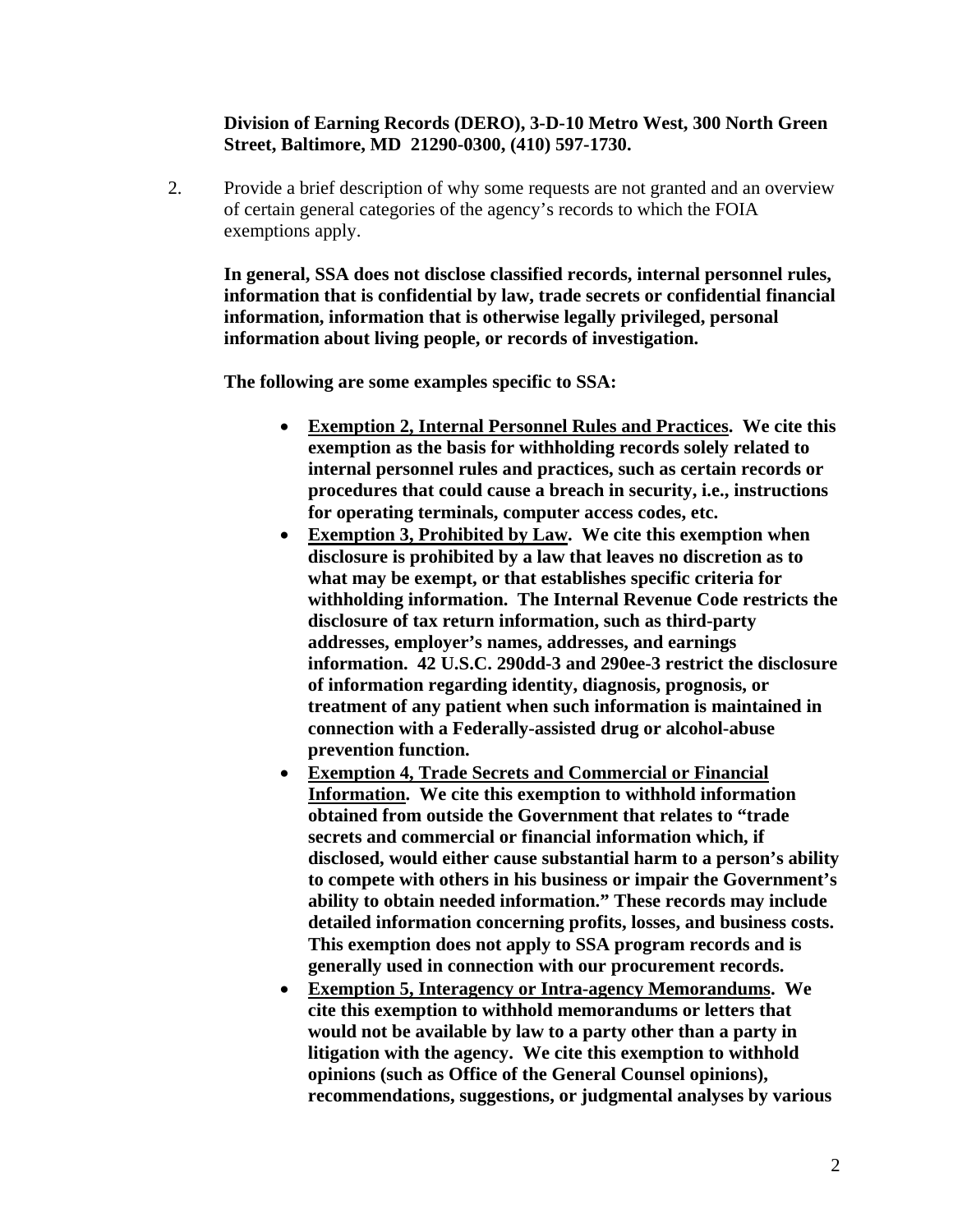**field and central office components of SSA exchanged or developed before we make policy or decisions.** 

- **Exemption 6, Invasion of Privacy. We cite this exemption to withhold any personal information if disclosure would constitute a clearly unwarranted invasion of personal privacy. For example, we would invoke this exemption when a requester submits an inquiry on whether his neighbor receives Social Security benefits. Disclosure of this information would not serve the public interest and would constitute an invasion of the neighbor's privacy.**
- **Exemption 7, Investigatory Records. We cite this exemption to withhold records compiled for law enforcement purposes if the production of this information could reasonably be expected to interfere with enforcement proceedings, deprive a person to a fair trail, disclose the identity of a confidential source, disclose investigative techniques or procedures, or endanger the life or physical safety of law enforcement personnel. We apply this exemption to Office of the Investigator General (OIG) reports and information.**

#### **III. ACRONYMS, DEFINITIONS, AND EXEMPTIONS**

1. Provide any agency-specific acronyms or terms used in this Report.

#### **SSA- Social Security Administration**

#### **SSN- Social Security number**

- 2. Include the following definitions of terms used in this Report:
	- a. **Administrative Appeal** A request to a Federal agency asking that it review, at a higher administrative level, a full denial or a partial denial of access to records under the FOIA, or any other FOIA determination such as a matter pertaining to fees.
	- b. **Average Number** the number obtained by dividing the sum of a group of numbers by the quantity of numbers in the group. For example, of 3, 7, and 14, the average number is 8.
	- c. **Backlog** the number of requests that are pending at an agency at the end of the fiscal year that are beyond the statutory time period for a response.
	- d. **Component** for agencies that process requests on a decentralized basis, a "component" is an entity, also sometimes referred to as an Office, Division, Bureau, Center, or Directorate, within the agency that processes FOIA requests. The FOIA now requires that agencies include in their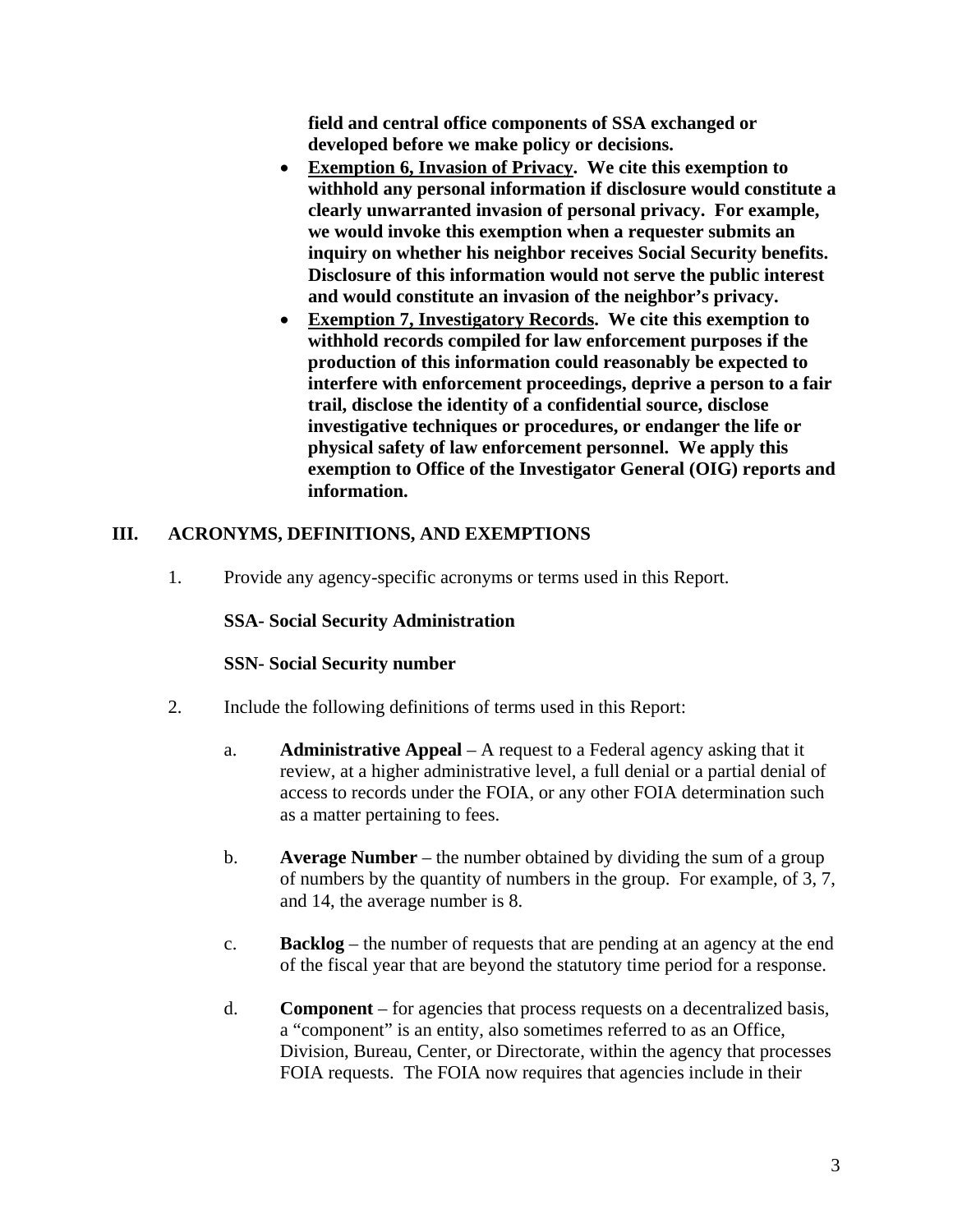Annual FOIA Report data for both the agency overall and for each principal component of the agency.

- e. **Consultation** the procedure whereby the agency responding to a FOIA request first forwards a record to another agency for its review because that other agency has an interest in the document. Once the agency in receipt of the consultation finishes its review of the record, it responds back to the agency that forwarded it. That agency, in turn, will then respond to the FOIA requester.
- f. **Exemption 3 Statute** a Federal statute that exempts information from disclosure and which the agency relies on to withhold information under subsection (b)(3) of the FOIA.
- g. **FOIA Request** a FOIA request is generally a request to a Federal agency for access to records concerning another person (i.e., a "thirdparty" request), or concerning an organization, or a particular topic of interest. FOIA requests also include requests made by requesters seeking records concerning themselves (i.e., "first-party" requests) when those requesters are not subject to the Privacy Act, such as non-U.S. citizens. Moreover, because all first-party requesters should be afforded the benefit of both the access provisions of the FOIA as well as those of the Privacy Act, FOIA requests also include any first-party requests where an agency determines that it must search beyond its Privacy Act "systems of records" or where a Privacy Act exemption applies, and the agency looks to FOIA to afford the greatest possible access. All requests that require the agency to use the FOIA in responding to the requester are included in this Report.

 Additionally, a FOIA request includes records referred to the agency for processing and direct response to the requester. It does not, however, include records for which the agency has received a consultation from another agency. (Consultations are reported separately in Section XII of this Report.)

- h. **Full Grant** an agency decision to disclose all records in full in response to a FOIA request.
- i. **Full Denial** an agency decision not to release any records in response to a FOIA request because the records are exempt in their entireties under one or more of the FOIA exemptions, or because of a procedural reason, such as when no records could be located.
- j. **Median Number** the middle, not average, number. For example, of 3, 7, and 14, the median number is 7.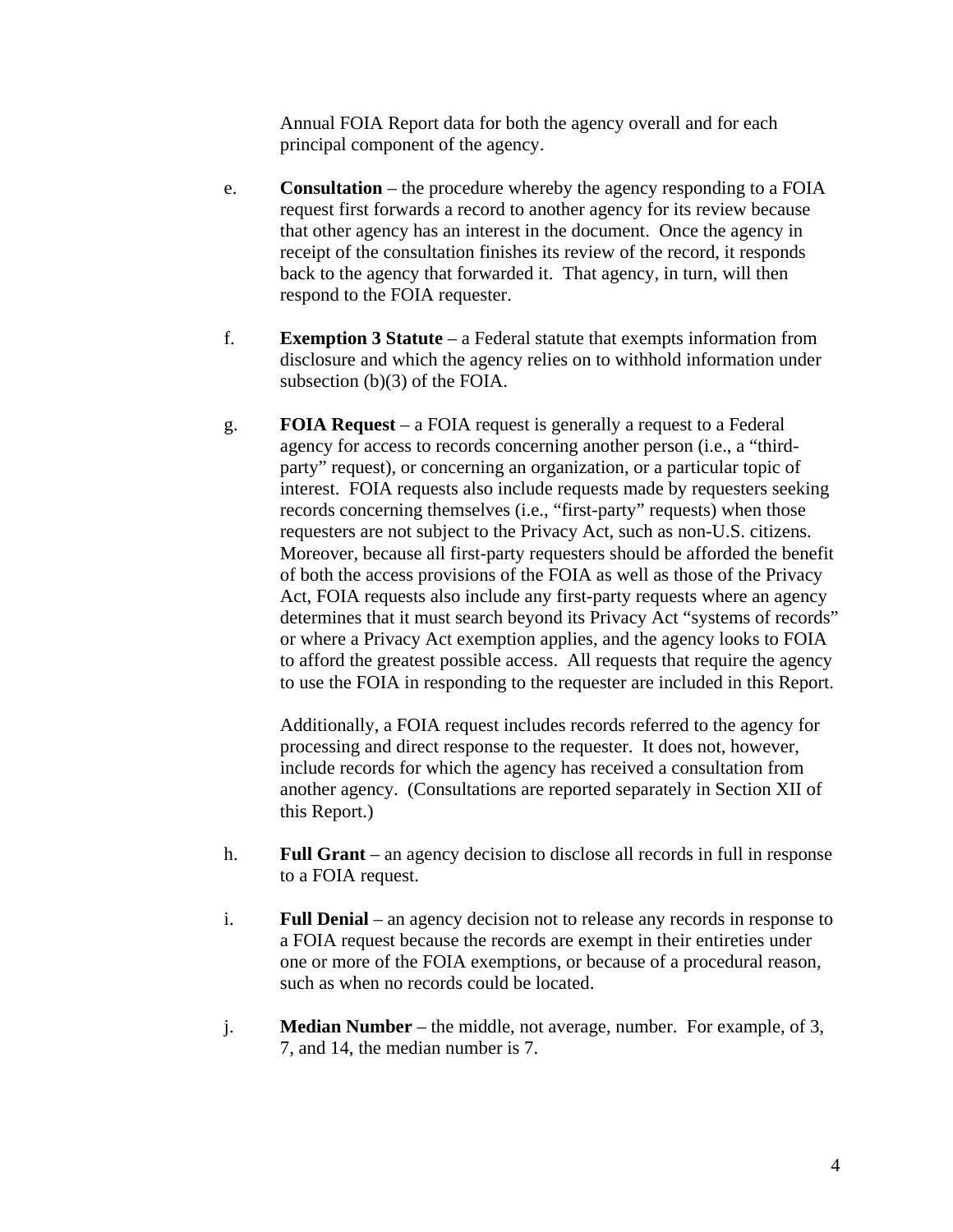- k. **Multi-Track Processing** a system in which simple requests requiring relatively minimal review are placed in one processing track and more voluminous and complex requests are placed in one or more other tracks. Requests granted expedited processing are placed in yet another track. Requests in each track are processed on a first in/first out basis.
	- i. **Expedited Processing** an agency will process a FOIA request on an expedited basis when a requester satisfies the requirements for expedited processing as set forth in the statute and in agency regulations.
	- ii. **Simple Request** a FOIA request that an agency using multi-track processing places in its fastest (non-expedited) track based on the low volume and/or simplicity of the records requested.
	- iii. **Complex Request** a FOIA request that an agency using multi-track processing places in a slower track based on the high volume and/or complexity of the records requested.
- l. **Partial Grant/Partial Denial** in response to a FOIA request, an agency decision to disclose portions of the records and to withhold other portions that are exempt under the FOIA, or to otherwise deny a portion of the request for a procedural reason.
- m. **Pending Request or Pending Administrative Appeal** a request or administrative appeal for which an agency has not taken final action in all respects.
- n. **Perfected Request** a request for records which reasonably describes such records and is made in accordance with published rules stating the time, place, fees (if any) and procedures to be followed.
- o. **Processed Request or Processed Administrative Appeal** a request or administrative appeal for which an agency has taken final action in all respects.
- p. **Range in Number of Days** the lowest and highest number of days to process requests or administrative appeals.
- q. **Time Limits** the time period in the statute for an agency to respond to a FOIA request (ordinarily twenty working days from receipt of a perfected FOIA request).
- 3. Include the following concise descriptions of the nine FOIA exemptions: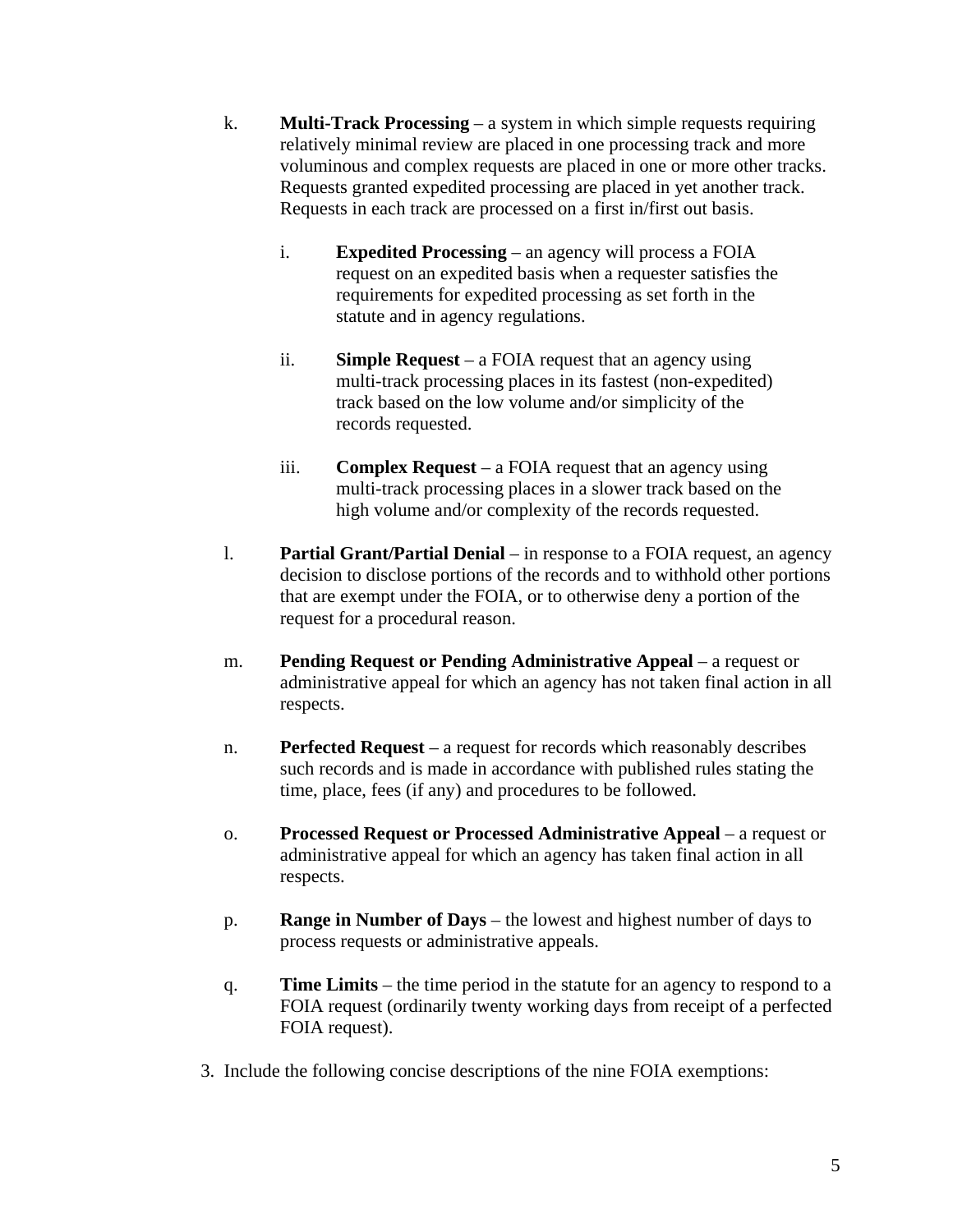- a. **Exemption 1**: classified national defense and foreign relations information
- b. **Exemption 2**: internal agency rules and practices
- c. **Exemption 3**: information that is prohibited from disclosure by another federal law
- d. **Exemption 4**: trade secrets and other confidential business information
- e. **Exemption 5**: inter-agency or intra-agency communications that are protected by legal privileges
- f. **Exemption 6**: information involving matters of personal privacy
- g. **Exemption 7**: records or information compiled for law enforcement purposes, to the extent that the production of those records (A) could reasonably be expected to interfere with enforcement proceedings, (B) would deprive a person of a right to a fair trial or an impartial adjudication, (C) could reasonably be expected to constitute an unwarranted invasion of personal privacy, (D) could reasonably be expected to disclose the identity of a confidential source, (E) would disclose techniques and procedures for law enforcement investigations or prosecutions, or would disclose guidelines for law enforcement investigations or prosecutions, or (F) could reasonably be expected to endanger the life or physical safety of any individual
- h. **Exemption 8**: information relating to the supervision of financial **institutions**
- i. **Exemption 9**: geological information on wells

#### **IV. EXEMPTION 3 STATUTES**

- A. Exemption 3 Statutes Relied upon to Withhold Information
	- 1. List all Exemption 3 statutes relied upon to withhold information and the number of times upon which they were relied. For each request, report all statutes upon which the agency relied; however, count each statute only once per request.

**Pursuant to 26 U.S.C. 6103, SSA withholds tax information, such as third-party addresses and employer's names and addresses in situations to which section 6103 of the Internal Revenue Code applies. We applied Exemption 3 a total of 61 times for this reporting period.**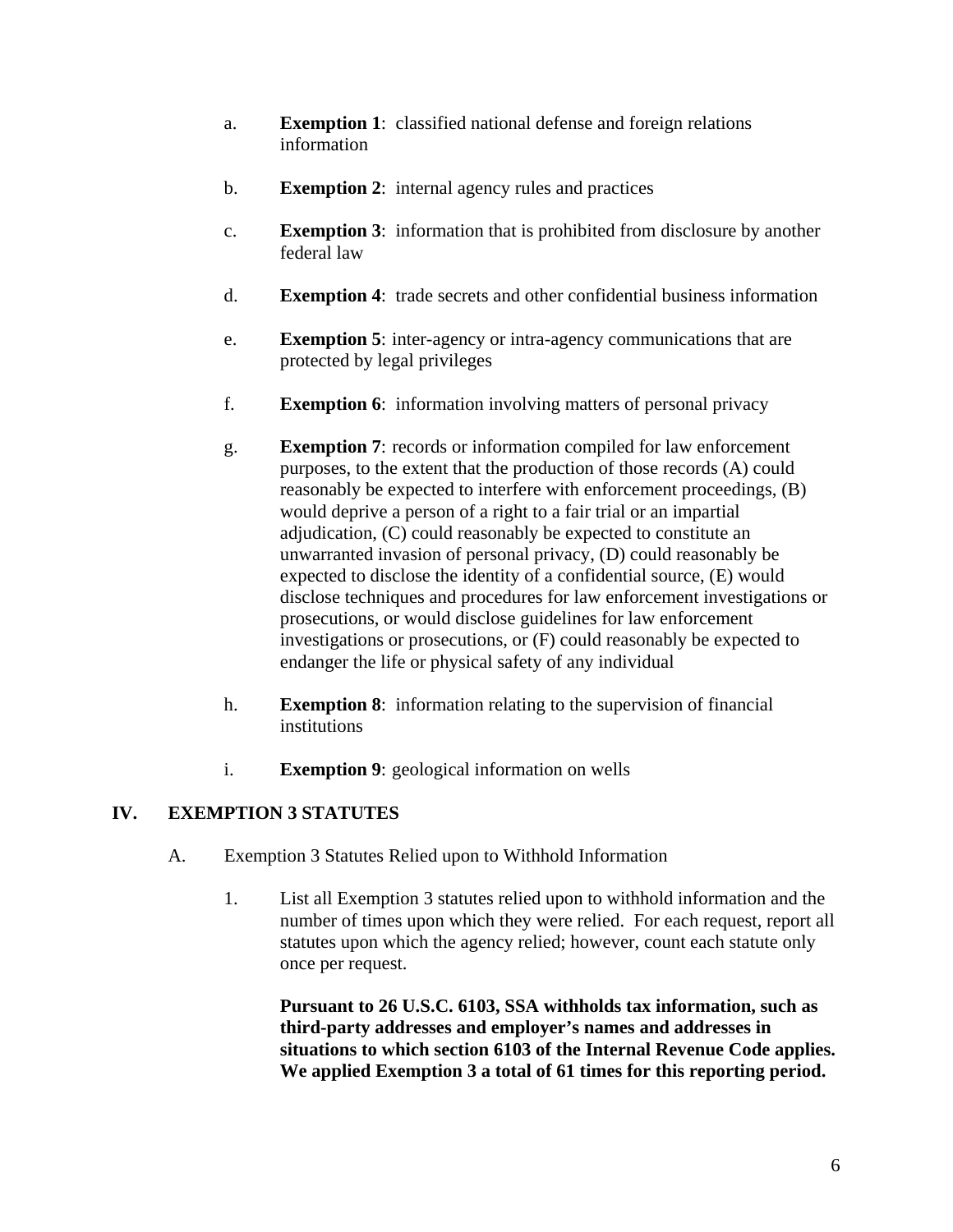| <b>Statute</b> | Type of<br><b>Information</b><br><b>Withheld</b>                                                  | <b>Case Citation</b> | Number of<br><b>Times Relied</b><br>upon per<br>Component | <b>Total Number</b><br>of Times Relied<br>upon by Agency |
|----------------|---------------------------------------------------------------------------------------------------|----------------------|-----------------------------------------------------------|----------------------------------------------------------|
| 26 U.S.C. 6103 | Tax information,<br>such as third-<br>party addresses<br>and employer's<br>names and<br>addresses | See below            | 61                                                        | 61                                                       |

2. Provide a brief description of the types of information withheld under each statute.

#### **As indicated above, we withheld tax return information, such as, employer's tax identification numbers, mailing addresses, and earnings information.**

3. Indicate whether a court has upheld the use of the statute by providing a citation to a court decision.

**Several courts, including the Supreme Court, have approved withholding tax information under section 6103. The cases are listed below:** 

- **Church of Scientology v. IRS, 484 U.S. 9, 15 (1987)(finding that IRS lawfully exercised discretion to withhold street addresses pursuant to 26 U.S.C. section 6103(m)(1));**
- **Aaron v. IRS, 973 F.2d 962, 964-65 (1st Cir. 1992) (finding that IRS lawfully exercised discretion to withhold street addresses pursuant to 26 U.S.C. section 6103(m)(1)); and,**
- • **Long v. IRS, 891 F. 2d 222, 224 (9th Cir. 1989) (holding that deletion of taxpayer's identification does not alter confidentiality of section 6103 information).**

 **The United States Supreme Court and most appellate courts that have considered the withholding of tax return information have held either explicitly or implicitly that section 6103 of the Internal Revenue Code satisfies subpart (B) of exemption 3.**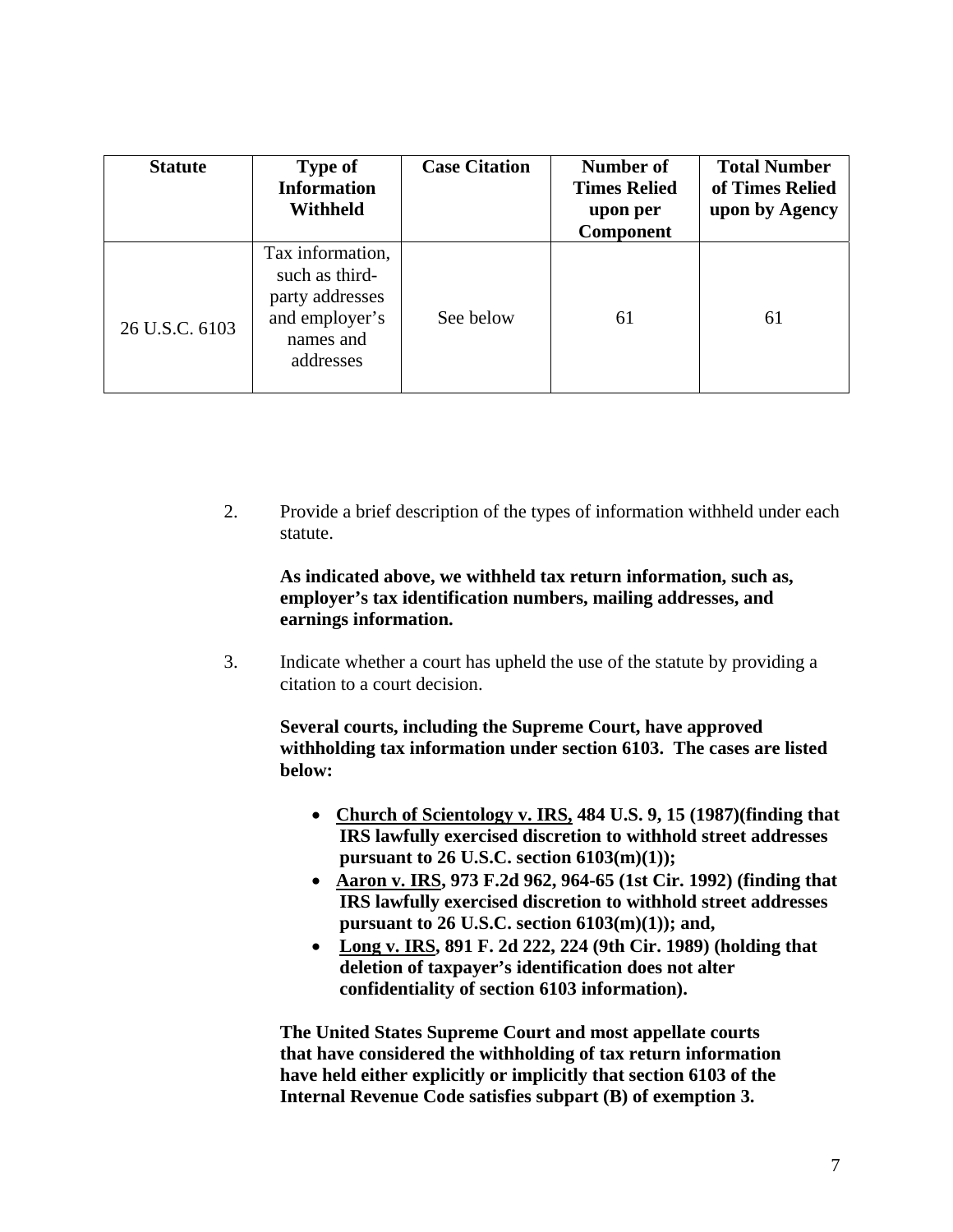#### **V. FOIA REQUESTS**

 $\overline{a}$ 

- For charts in Section V, include all "purported" FOIA requests, both perfected and non-perfected. Non-perfected requests are further reflected in various columns in Chart V, B (1) below.
- A. Received, Processed and Pending FOIA Requests
	- 1. Provide the numbers of received, processed, and pending requests as described in Columns 1 through 4.
	- 2. The number in Column 1 must match the number of "Requests Pending as of End of Fiscal Year" from last year's Annual FOIA Report.
	- 3. The sum of Columns 1 and 2 minus the number in Column 3 must equal the number in Column 4.

Column 1 Column 2 Column 3 Column 4

|                                | Number of<br><b>Requests</b><br>Pending as of<br><b>Start of Fiscal</b><br>Year | Number of<br><b>Requests</b><br><b>Received in</b><br><b>Fiscal Year</b> | Number of<br><b>Requests</b><br><b>Processed</b><br>in Fiscal<br>Year | Number of<br><b>Requests</b><br>Pending as of<br><b>End of Fiscal</b><br>Year |  |
|--------------------------------|---------------------------------------------------------------------------------|--------------------------------------------------------------------------|-----------------------------------------------------------------------|-------------------------------------------------------------------------------|--|
| <b>AGENCY</b><br><b>VERALL</b> | 1,282                                                                           | $34,444^{12}$                                                            | 34,666                                                                | 1,060                                                                         |  |

<sup>&</sup>lt;sup>1</sup> This total reflects a significant decrease due to the recent reporting requirement change on how Privacy Act (PA) requests are reported. SSA receives a voluminous amount of first-party access requests that do not invoke any portion of the FOIA Statute. Per the new DOJ guidance that states "…agencies shall only include Privacy Act (PA) requests in the Annual FOIA Report if the FOIA is utilized in any way to process the request," we have not included our first-party access requests in this year's report. However, we do not believe this distinction accurately represents our FOIA/PA request workload, as the same access processing professionals respond to both types of requests. 2 <sup>2</sup> Due to a recent system change that permits requesters to file requests electronically, this total also reflects an

increase in the volume of internet requests we received throughout this reporting period.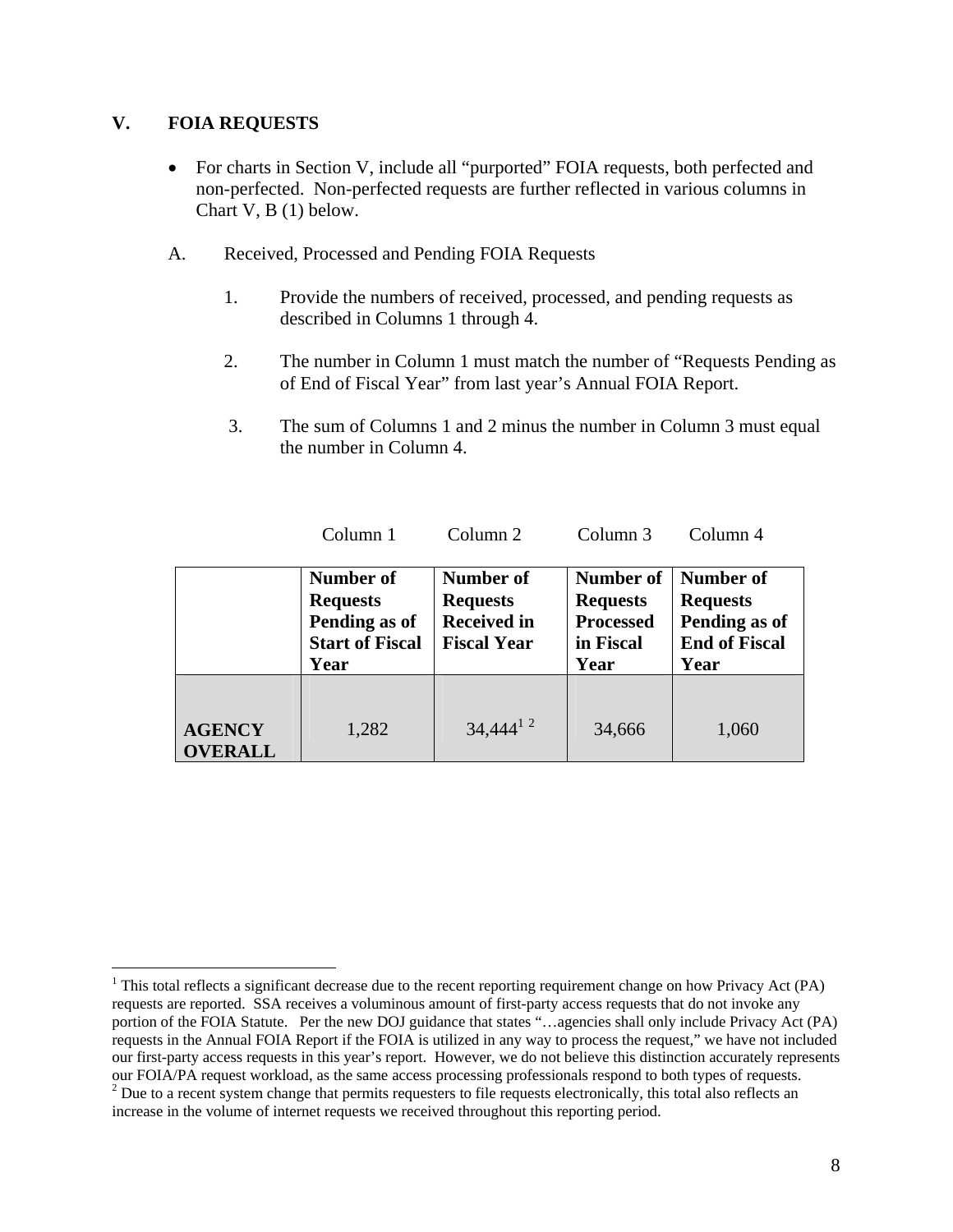#### B. (1) Disposition of FOIA Requests – All Processed Requests

- 1. Provide the number of request dispositions as described in the columns below. Select only one column to report each request.
- 2. Report a request in one of the nine "Full Denial Based on Reasons Other than Exemptions" columns only if the request cannot be counted in one of the first three columns.
- 3. The numbers in the "Total" Column on the right must match the numbers in Section V, A, Column 3 ("Number of Requests Processed in Fiscal Year").

|                                 | <b>Number</b><br>of<br>Full<br><b>Grants</b> | <b>Number</b><br>of<br><b>Partial</b><br>Grants/<br><b>Partial</b><br><b>Denials</b> | Number of<br><b>Full Denials</b><br><b>Based on</b><br><b>Exemptions</b> |               | <b>Number of Full Denials Based on Reasons Other than Exemptions</b>          |                             |                                         |                                                         |                                                                         |                                |                                    |                                        |              |
|---------------------------------|----------------------------------------------|--------------------------------------------------------------------------------------|--------------------------------------------------------------------------|---------------|-------------------------------------------------------------------------------|-----------------------------|-----------------------------------------|---------------------------------------------------------|-------------------------------------------------------------------------|--------------------------------|------------------------------------|----------------------------------------|--------------|
|                                 |                                              |                                                                                      |                                                                          | No<br>Records | <b>All Records</b><br><b>Referred to</b><br>Another<br>Component<br>or Agency | <b>Request</b><br>Withdrawn | Fee-<br><b>Related</b><br><b>Reason</b> | <b>Records</b><br>not<br>Reasonably<br><b>Described</b> | Improper<br><b>FOIA</b><br><b>Request</b><br>for Other<br><b>Reason</b> | <b>Not</b><br>Agency<br>Record | <b>Duplicate</b><br><b>Request</b> | Other<br>*Explain<br>in chart<br>below | <b>TOTAL</b> |
| <b>AGENCY</b><br><b>OVERALL</b> | 33,389                                       | 328                                                                                  | 460                                                                      | 274           | 12                                                                            | 10                          | 50                                      | 70                                                      | $\theta$                                                                | $\overline{0}$                 | 73                                 | $0^3$                                  | 34,666       |

<sup>&</sup>lt;sup>3</sup> Although this total reflects a decrease from the total reported last year, we did not process any requests that met the "Other" criteria.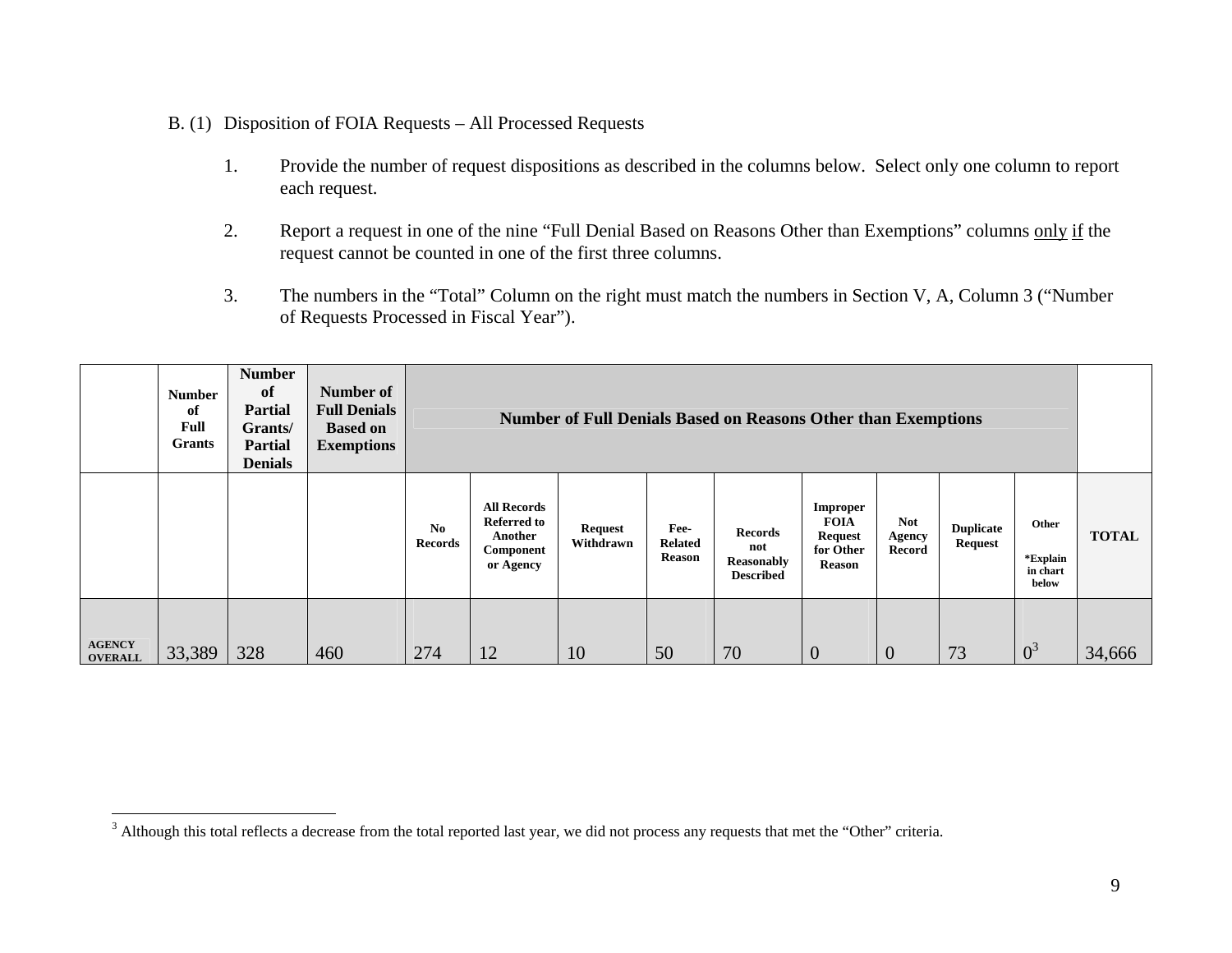- B. (2) Disposition of FOIA Requests "Other" Reasons for "Full Denials Based on Reasons Other than Exemptions" from Section V, B (1) Chart
	- 1. If you utilized the "Other" column in Section V, B (1), provide below descriptions of the "other" reasons for full denials and the number of times each reason was relied upon. (The numbers in the "Total" column must match the numbers in the "Other" column from Section V,  $B(1)$ .)

| <b>Component</b>    | Description of "Other"<br><b>Reasons for Denials from</b><br><b>Chart B</b> (1) $\&$ Number of<br>times those Reasons were<br>relied upon | <b>Total</b> |
|---------------------|-------------------------------------------------------------------------------------------------------------------------------------------|--------------|
| <b>Agency Total</b> | Not Applicable                                                                                                                            | 0            |

#### B. (3) Disposition of FOIA Requests – Number of Times Exemptions Applied

1. For each request, report all exemptions applied; however, count each exemption only once per request. Example: Given a request in which Exemption 2 applies to one portion of the request, Exemption 5 applies to three portions of the request, and Exemption 6 applies to eight portions of the request, count Exemptions 2, 5, and 6 once each. Do not count Exemption 5 three times and Exemption 6 eight times.

|                                 | Ex | Ex.<br>◠<br>$\overline{ }$ | Ex.<br>3 | Ex.<br>4 | Ex.<br>5 | Ex.<br>6 | Ex.<br>7(A) | Ex.<br>7(B)      | Ex.<br>7(C) | Ex.<br>7(D)    | Ex.<br>7(E) | Ex.<br>7(F) | Ex<br>8 | Ex<br>Q  |
|---------------------------------|----|----------------------------|----------|----------|----------|----------|-------------|------------------|-------------|----------------|-------------|-------------|---------|----------|
| <b>AGENCY</b><br><b>OVERALL</b> |    | 221                        | 61       | 50       | 212      | 749      |             | $\boldsymbol{0}$ | 20          | $\overline{0}$ | $\theta$    | $\theta$    | U       | $\theta$ |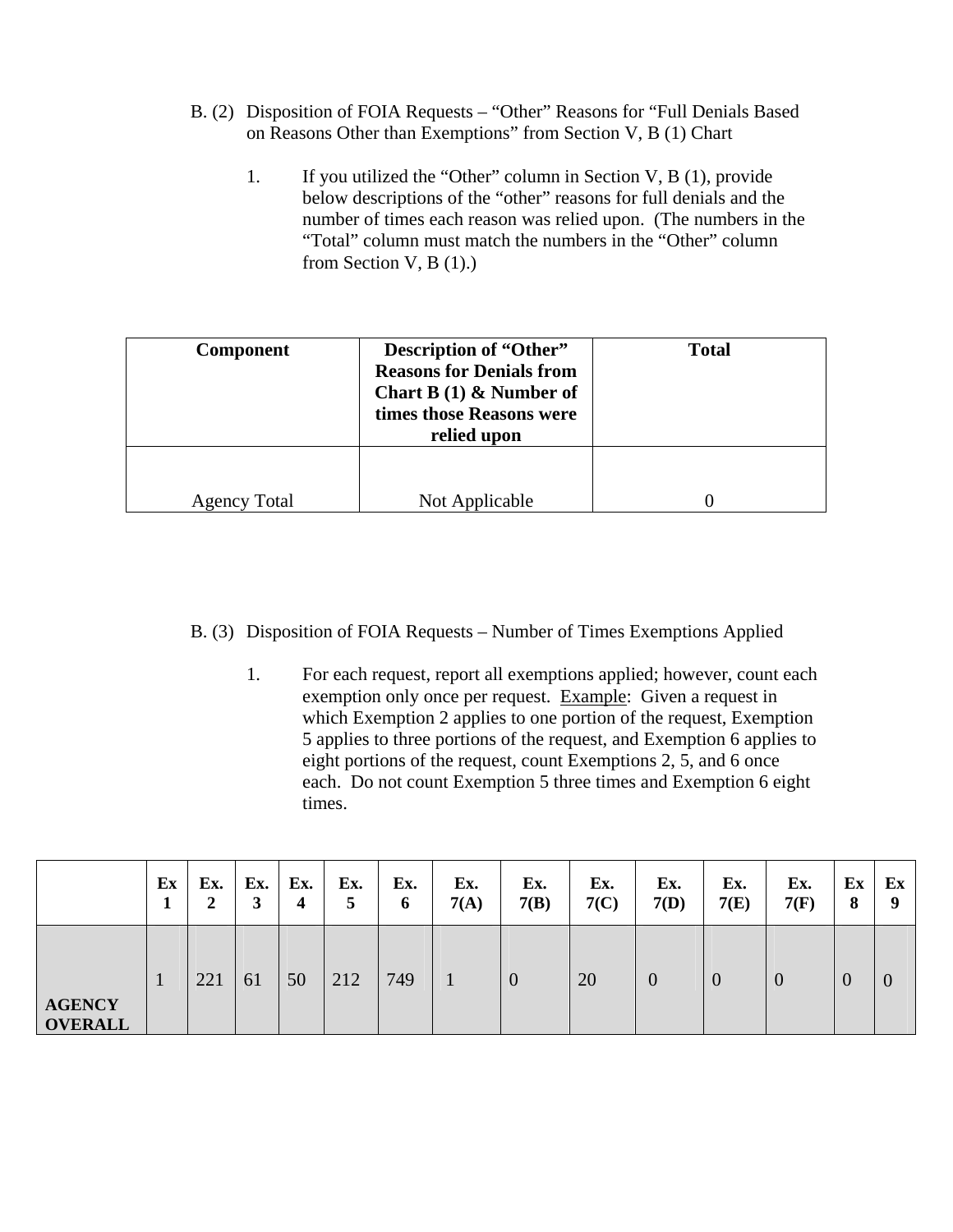#### **VI. ADMINISTRATIVE APPEALS OF INITIAL DETERMINATIONS OF FOIA REQUESTS**

• If more than one component in the agency adjudicates administrative appeals, provide information for each appellate component, as well as for the agency overall.

#### **Not Applicable.**

- A. Received, Processed and Pending Administrative Appeals
	- 1. Provide the number of administrative appeals received, processed, and pending as described in Columns 1 through 4.
	- 2. The sum of Columns 1 and 2 minus the number in Column 3 must equal the number in Column 4.
	- 3. Starting with Fiscal Year 2009, the number in Column 1 must match the number of "Appeals Pending as of End of Fiscal Year" from the previous year's Annual FOIA Report.

| Column 1                                                                    | Column 2                                               | Column 3                                                                        | Column 4                                                                  |  |  |
|-----------------------------------------------------------------------------|--------------------------------------------------------|---------------------------------------------------------------------------------|---------------------------------------------------------------------------|--|--|
| Number of<br><b>Appeals Pending</b><br>as of Start of<br><b>Fiscal Year</b> | Number of<br><b>Appeals Received</b><br>in Fiscal Year | <b>Number of</b><br><b>Appeals</b><br><b>Processed in</b><br><b>Fiscal Year</b> | Number of<br><b>Appeals Pending</b><br>as of End of<br><b>Fiscal Year</b> |  |  |
| 23                                                                          | 52                                                     | 74                                                                              |                                                                           |  |  |

- B. Disposition of Administrative Appeals All Processed Appeals
	- 1. Provide the number of administrative appeal adjudications as described in the columns below. (The number in the "Total" column must match the number in Section VI, A, Column 3 ("Number of Appeals Processed in Fiscal Year").
		- a. In the "Number of Appeals Closed for Other Reasons" column, report the number of appeals which neither affirmed nor reversed/remanded (either entirely or partially) the FOIA request determination, but rather those which the agency closed for other reasons, (e.g., the request was in litigation,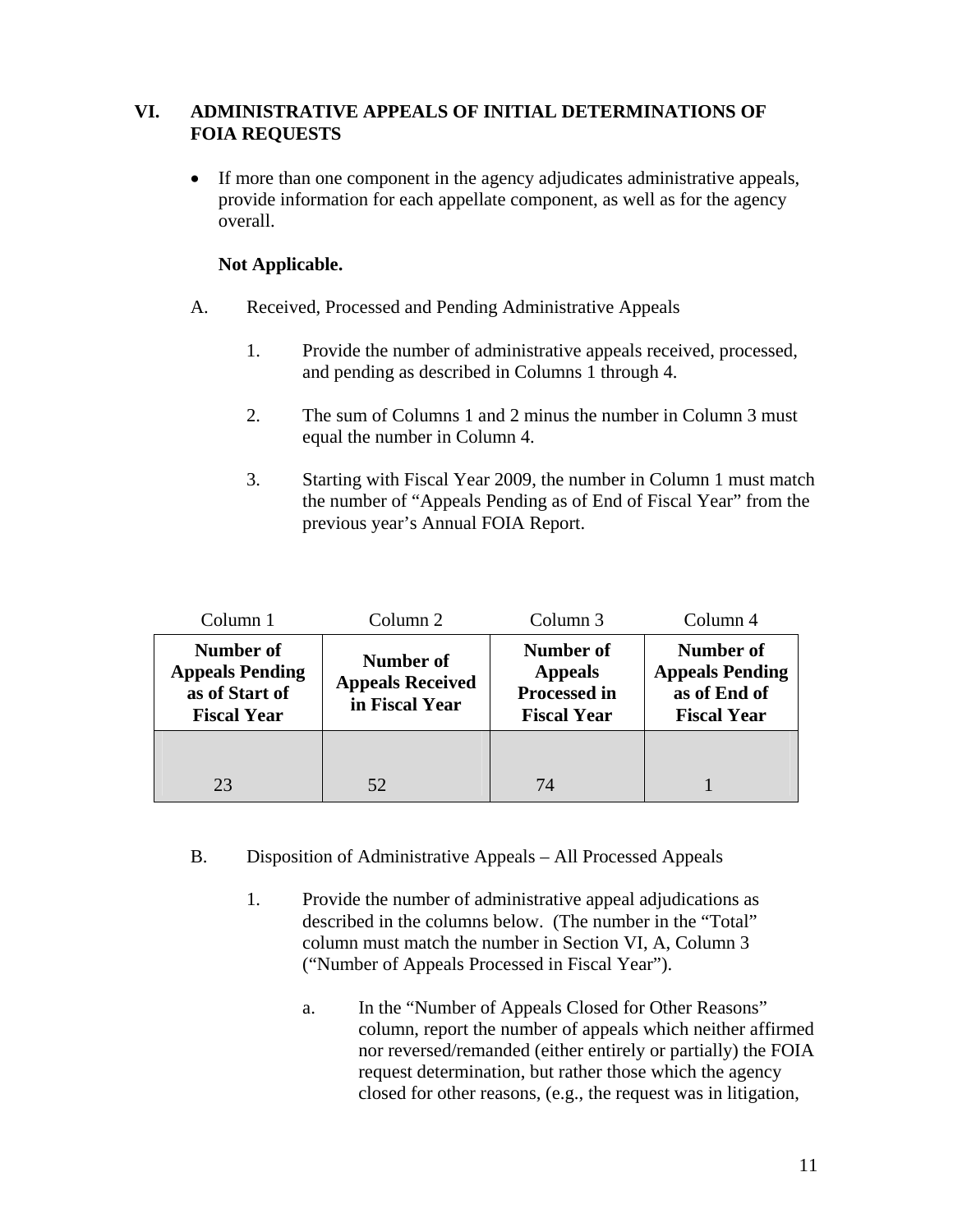the appeal was a duplicate appeal, the appeal was premature, etc.)

| <b>Number Affirmed</b><br>on Appeal | <b>Number Partially</b><br>Affirmed &<br><b>Partially</b><br><b>Reversed/Remanded</b><br>on Appeal | <b>Number Completely</b><br><b>Reversed/Remanded</b><br>on Appeal | <b>Number of</b><br><b>Appeals Closed</b><br>for Other<br><b>Reasons</b> | <b>TOTAL</b> |
|-------------------------------------|----------------------------------------------------------------------------------------------------|-------------------------------------------------------------------|--------------------------------------------------------------------------|--------------|
| 48                                  |                                                                                                    |                                                                   |                                                                          | 74           |

C. (1) Reasons for Denial on Appeal – Number of Times Exemptions Applied

- Note: If an administrative appeal results in the denial of information based on exemptions and *also* based on a reason or reasons presented in Charts C (2) and C (3) below, report that appeal in all applicable charts.
- 1. For each administrative appeal, report all exemptions applied; however, count each exemption only once per appeal.

| $\overline{\mathbf{2}}$ | 3 <sup>1</sup> | $\frac{1}{2}$ 4 $\frac{1}{2}$ | 5 <sup>5</sup> | $\blacksquare$ 6 $\blacksquare$ | $\mathbf{Ex.}$   Ex.   Ex.   Ex.   Ex.   Ex.   Ex.  <br>7(A) | Ex.<br>7(B) | Ex.<br>7(C) | Ex.<br>7(D) | Ex.<br>7(E) | Ex.<br>7(F) | $\mathbf{E} \mathbf{x}$ . Ex.<br>89 |  |
|-------------------------|----------------|-------------------------------|----------------|---------------------------------|--------------------------------------------------------------|-------------|-------------|-------------|-------------|-------------|-------------------------------------|--|
| 10                      |                | $\sqrt{2}$                    | $\overline{4}$ | $\vert 55 \vert$                |                                                              |             |             |             |             |             |                                     |  |

This portion of this page left intentionally blank.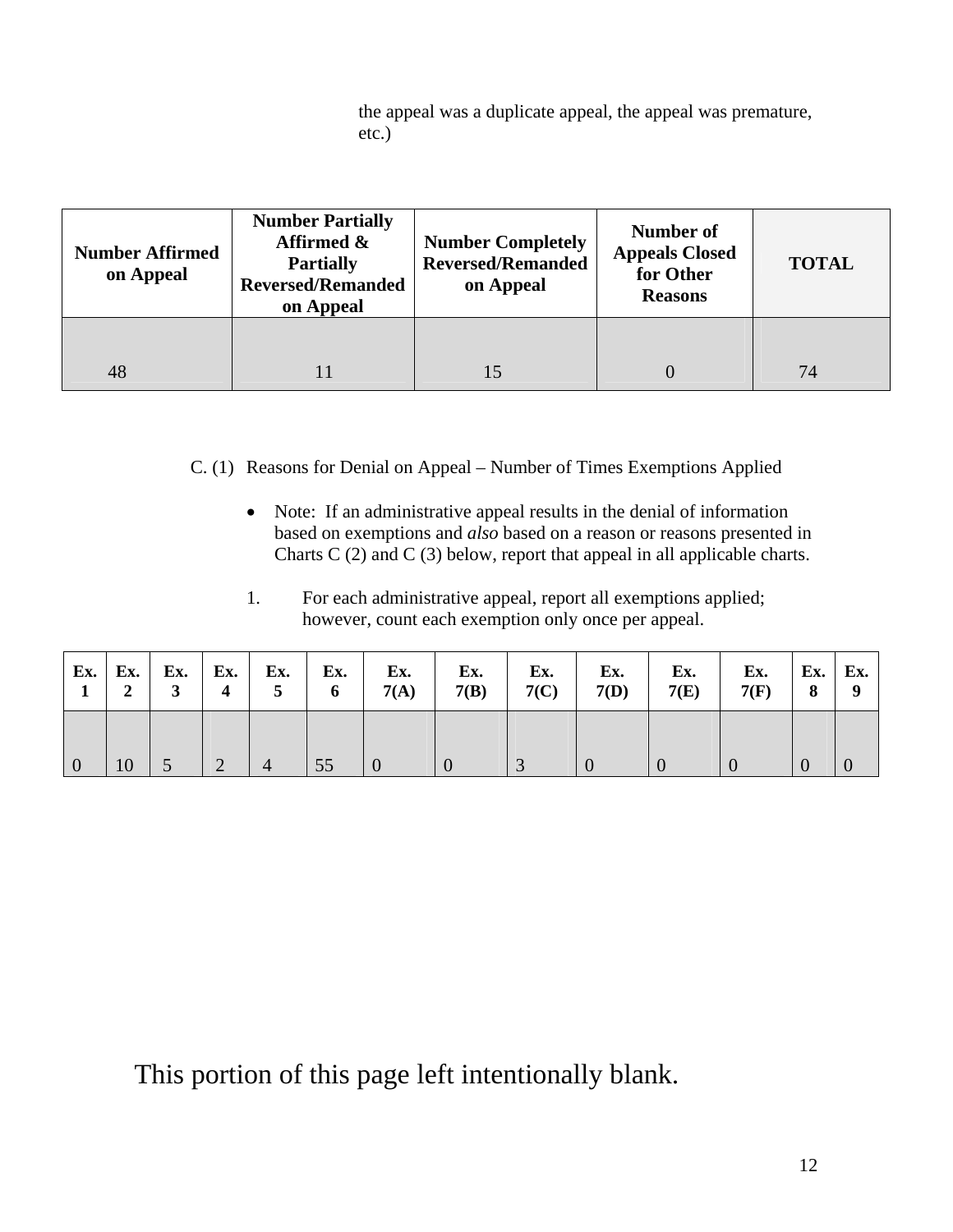#### C. (2) Reasons for Denial on Appeal – Reasons Other than Exemptions

1. Provide the number of administrative appeals resulting in denial for reasons other than exemptions, as described in the eleven columns below.

| N <sub>0</sub><br><b>Records</b> | <b>Records</b><br><b>Referred</b><br>at Initial<br><b>Request</b><br><b>Level</b> | <b>Request</b><br>Withdrawn | Fee-<br><b>Related</b><br><b>Reason</b> | <b>Records</b><br>not<br><b>Reasonably</b><br><b>Described</b> | <b>Improper</b><br><b>Request</b><br>for Other<br><b>Reasons</b> | <b>Not</b><br><b>Agency</b><br><b>Record</b> | <b>Duplicate</b><br><b>Request</b><br><sub>or</sub><br><b>Appeal</b> | <b>Request</b><br>in<br>Litigation | Appeal<br><b>Based Solely</b><br>on Denial of<br><b>Request for</b><br><b>Expedited</b><br><b>Processing</b> | Other<br>*Explain<br>in chart<br>below |
|----------------------------------|-----------------------------------------------------------------------------------|-----------------------------|-----------------------------------------|----------------------------------------------------------------|------------------------------------------------------------------|----------------------------------------------|----------------------------------------------------------------------|------------------------------------|--------------------------------------------------------------------------------------------------------------|----------------------------------------|
| 5                                | $\overline{0}$                                                                    |                             | $\overline{2}$                          | $\overline{0}$                                                 | $\boldsymbol{0}$                                                 | $\overline{0}$                               | $\overline{0}$                                                       | $\overline{0}$                     | $\overline{0}$                                                                                               | $\overline{0}$                         |

C. (3) Reasons for Denial on Appeal – "Other" Reasons from Section VI, C (2) Chart

 1. If you utilized the "Other" column in Section VI, C (2), provide below descriptions of the "other" reasons and the number of times each reason was relied upon. (The numbers in the "Total" column must match the numbers in the "Other" column from Section VI, C (2).)

| <b>Description of "Other" Reasons for Denial on</b> | <b>TOTAL</b> |
|-----------------------------------------------------|--------------|
| Appeal from Chart C $(2)$ & Number of Times         |              |
| <b>Those Reasons Were Relied upon</b>               |              |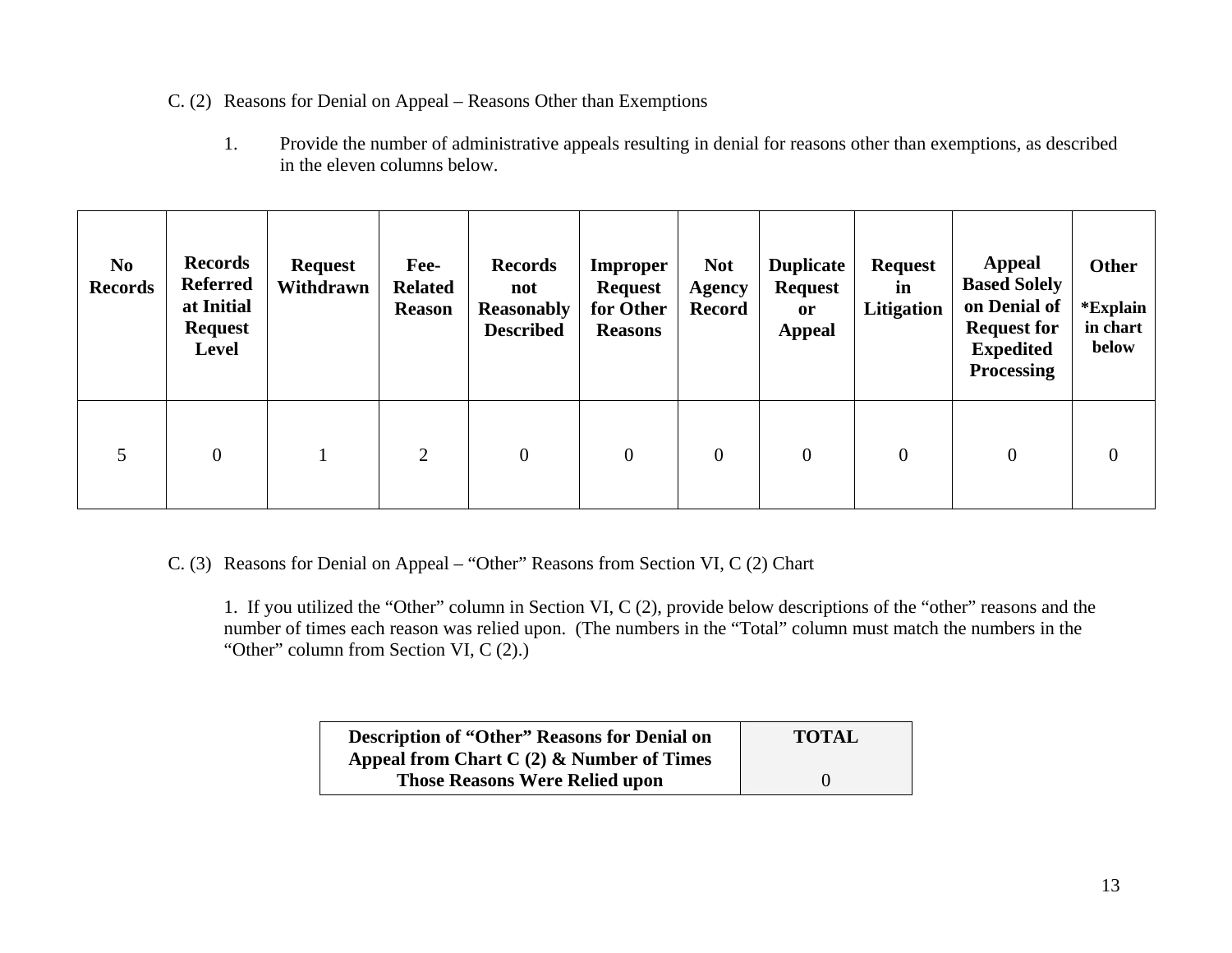- C. (4) Response Time for Administrative Appeals
	- 1. Provide the median, average, and range in number of days to respond to administrative appeals.

| <b>Median Number</b> | <b>Average Number</b> | <b>Lowest Number</b> | <b>Highest Number</b> |
|----------------------|-----------------------|----------------------|-----------------------|
| of Days              | of Days               | of Days              | of Days               |
| 55                   | 60                    | 15                   | 128                   |

### C. (5) Ten Oldest Pending Administrative Appeals

1. Provide the dates of receipt of the ten oldest pending administrative appeals, and the number of days pending.

|                                                                     | $10th$ Oldest<br>Appeal | 9 <sup>th</sup> | 8 <sup>th</sup> | 7 <sup>th</sup> | 6 <sup>th</sup> | $5^{\text{th}}$ | $4^{\rm th}$ | 3 <sup>rd</sup> | 2 <sup>nd</sup> | Oldest<br>Appeal |
|---------------------------------------------------------------------|-------------------------|-----------------|-----------------|-----------------|-----------------|-----------------|--------------|-----------------|-----------------|------------------|
| Date of<br><b>Receipt of</b><br><b>Ten Oldest</b><br><b>Appeals</b> |                         |                 |                 |                 |                 |                 |              |                 |                 | 7/22/08          |
| Number of<br><b>Days</b><br><b>Pending</b>                          | $\overline{0}$          |                 |                 | $\Omega$        | $\overline{0}$  | 0               |              |                 | $\Omega$        | 61               |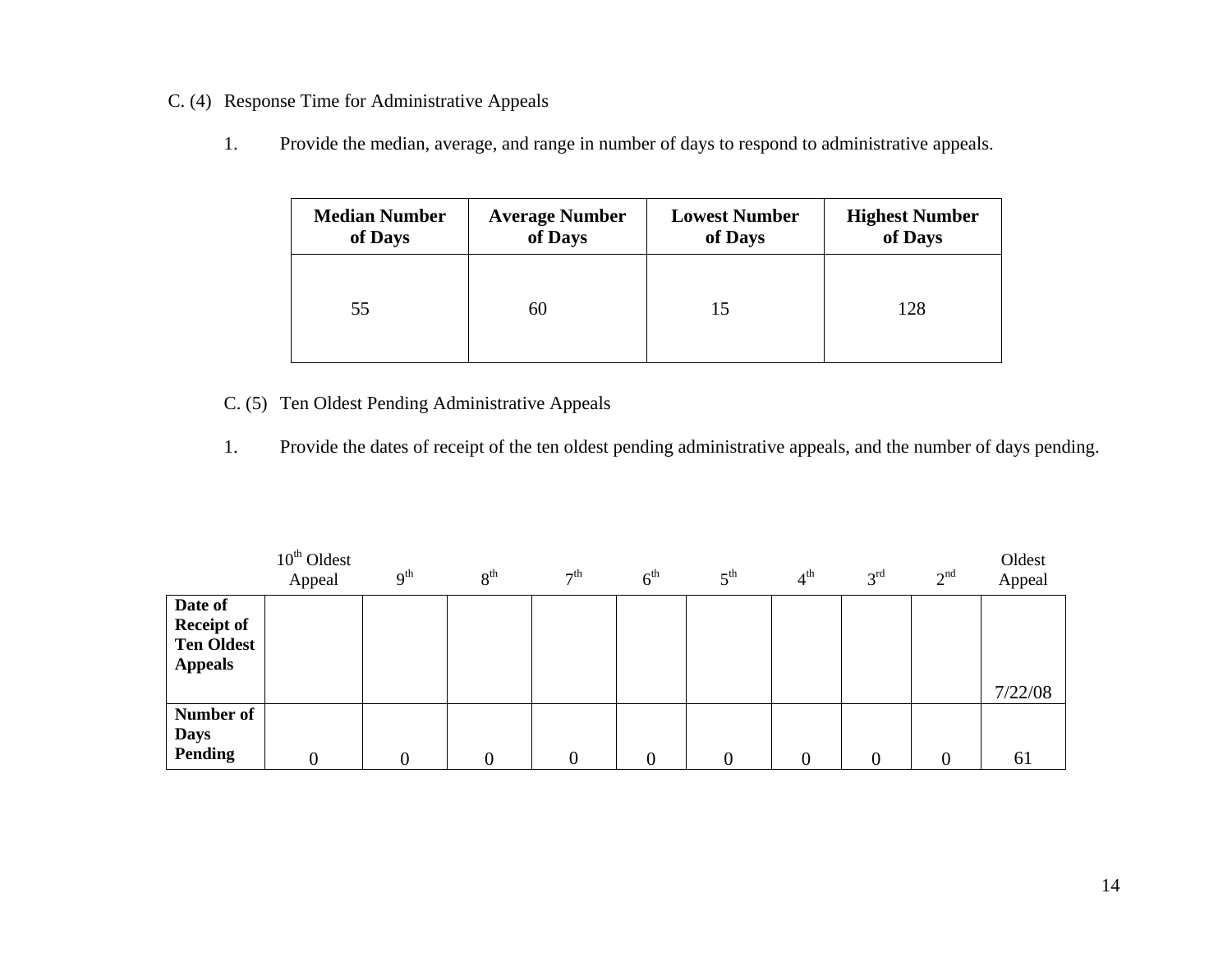#### **VII.FOIA REQUESTS: RESPONSE TIME FOR PROCESSED AND PENDING REQUESTS**

- For charts in Section VII, include response times for only perfected requests. Begin counting days from the date of receipt of the perfected request.
- If using a multi-track processing system, report response times separately for each track, (as exemplified in the charts in this Section). If not using a multi-track processing system, at a minimum, report separately requests which have been granted expedited processing.
- Note: Chart A must reflect the response times for *all* processed perfected requests. Chart B is a sub-set of Chart A and must reflect the response times only for those perfected requests in which information was *granted*, either in full or in part.
- A.Processed Requests – Response Time for All Processed Perfected Requests

|                                 | <b>SIMPLE</b>                             |                                |                                    | <b>COMPLEX</b>                        |         |                               |                   | <b>EXPEDITED PROCESSING4</b>                                                       |                     |                    |                                    |                                            |
|---------------------------------|-------------------------------------------|--------------------------------|------------------------------------|---------------------------------------|---------|-------------------------------|-------------------|------------------------------------------------------------------------------------|---------------------|--------------------|------------------------------------|--------------------------------------------|
|                                 | <b>Median</b><br><b>Number</b><br>of Days | Average<br>Number  <br>of Days | Lowest<br><b>Number</b><br>of Days | <b>Highest</b><br>Number  <br>of Days | of Days | Median   Average  <br>of Days | Lowest<br>of Days | <b>Highest</b><br>Number   Number   Number   Number   Number   Number  <br>of Days | Median  <br>of Days | Average<br>of Days | Lowest<br><b>Number</b><br>of Days | <b>Highest</b><br><b>Number</b><br>of Days |
| <b>AGENCY</b><br><b>OVERALL</b> | 16                                        | 30                             |                                    | 78                                    | 44      | 60                            |                   | 246                                                                                | $\Omega$            |                    | $\theta$                           | $\overline{0}$                             |

1. Provide the median, average and range in number of days to process all perfected requests.

 $4$  SSA grants expedited processing if it involves an imminent threat to a person's life or physical safety; if the request is made by a member of the media to obtain information that the public has an urgent need to know and the records would cover an actual or an alleged Federal Government activity; or if the individual explains in detail that he or she may be denied a legal right, benefit, or remedy without the requested information.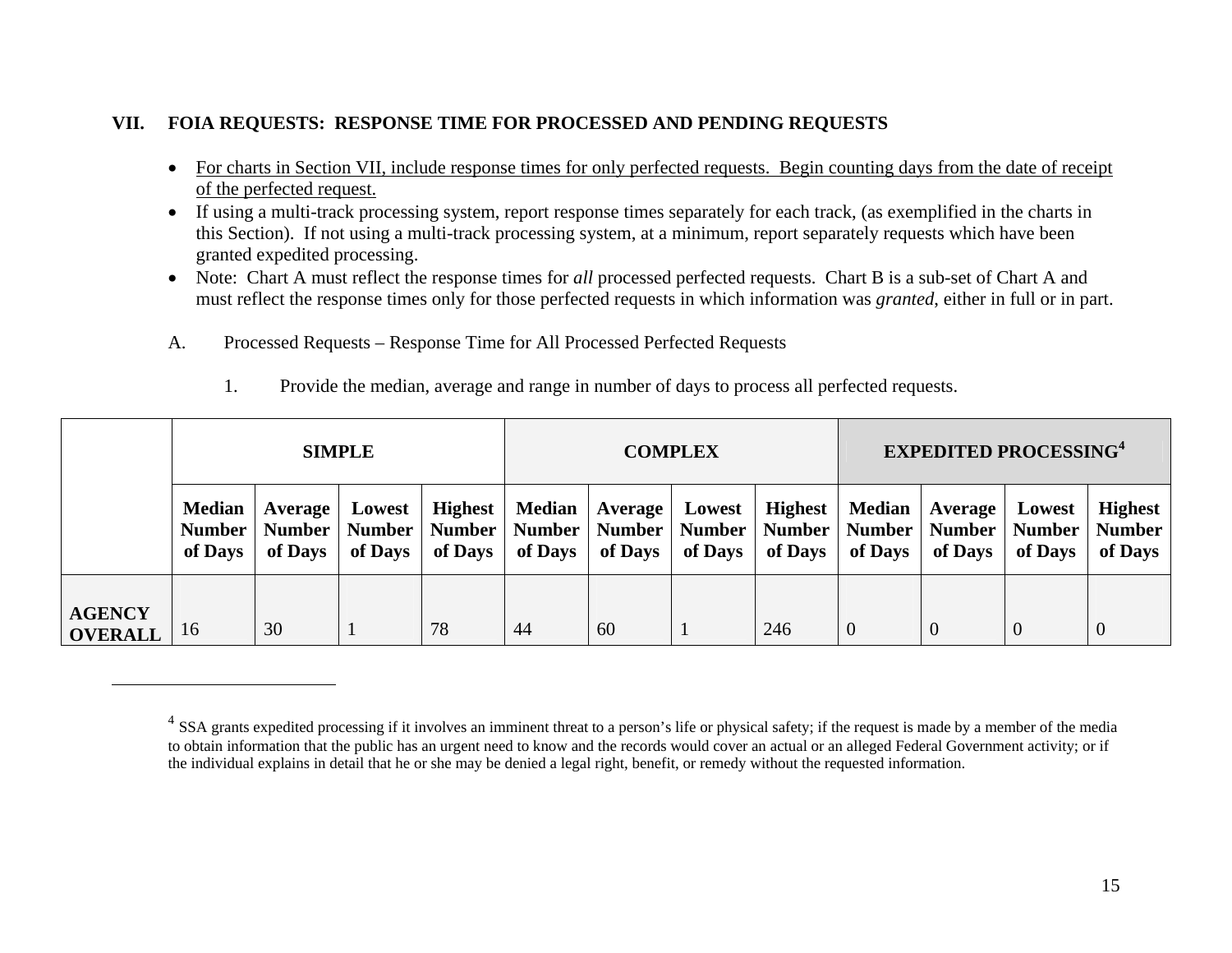- B. Processed Requests – Response Time for Perfected Requests in Which Information Was Granted
	- 1. Provide the median, average and range in number of days to process all perfected requests in which information was granted. ("Granted" refers to full grants and partial grants.)

|                                 | <b>SIMPLE</b>                             |                                     |                                    | <b>COMPLEX</b>                             |                                           |                                     |                               | <b>EXPEDITED PROCESSING</b>                |                                           |                                     |                                    |                                            |
|---------------------------------|-------------------------------------------|-------------------------------------|------------------------------------|--------------------------------------------|-------------------------------------------|-------------------------------------|-------------------------------|--------------------------------------------|-------------------------------------------|-------------------------------------|------------------------------------|--------------------------------------------|
|                                 | <b>Median</b><br><b>Number</b><br>of Days | Average<br><b>Number</b><br>of Days | Lowest<br><b>Number</b><br>of Days | <b>Highest</b><br><b>Number</b><br>of Days | <b>Median</b><br><b>Number</b><br>of Days | Average<br><b>Number</b><br>of Days | Lowest<br>Number  <br>of Days | <b>Highest</b><br><b>Number</b><br>of Days | <b>Median</b><br><b>Number</b><br>of Days | Average<br><b>Number</b><br>of Days | Lowest<br><b>Number</b><br>of Days | <b>Highest</b><br><b>Number</b><br>of Days |
| <b>AGENCY</b><br><b>OVERALL</b> |                                           | 33                                  | $\overline{4}$                     | 79                                         | 66                                        | 72                                  | 2                             | 252                                        | $\overline{0}$                            |                                     | $\theta$                           | $\theta$                                   |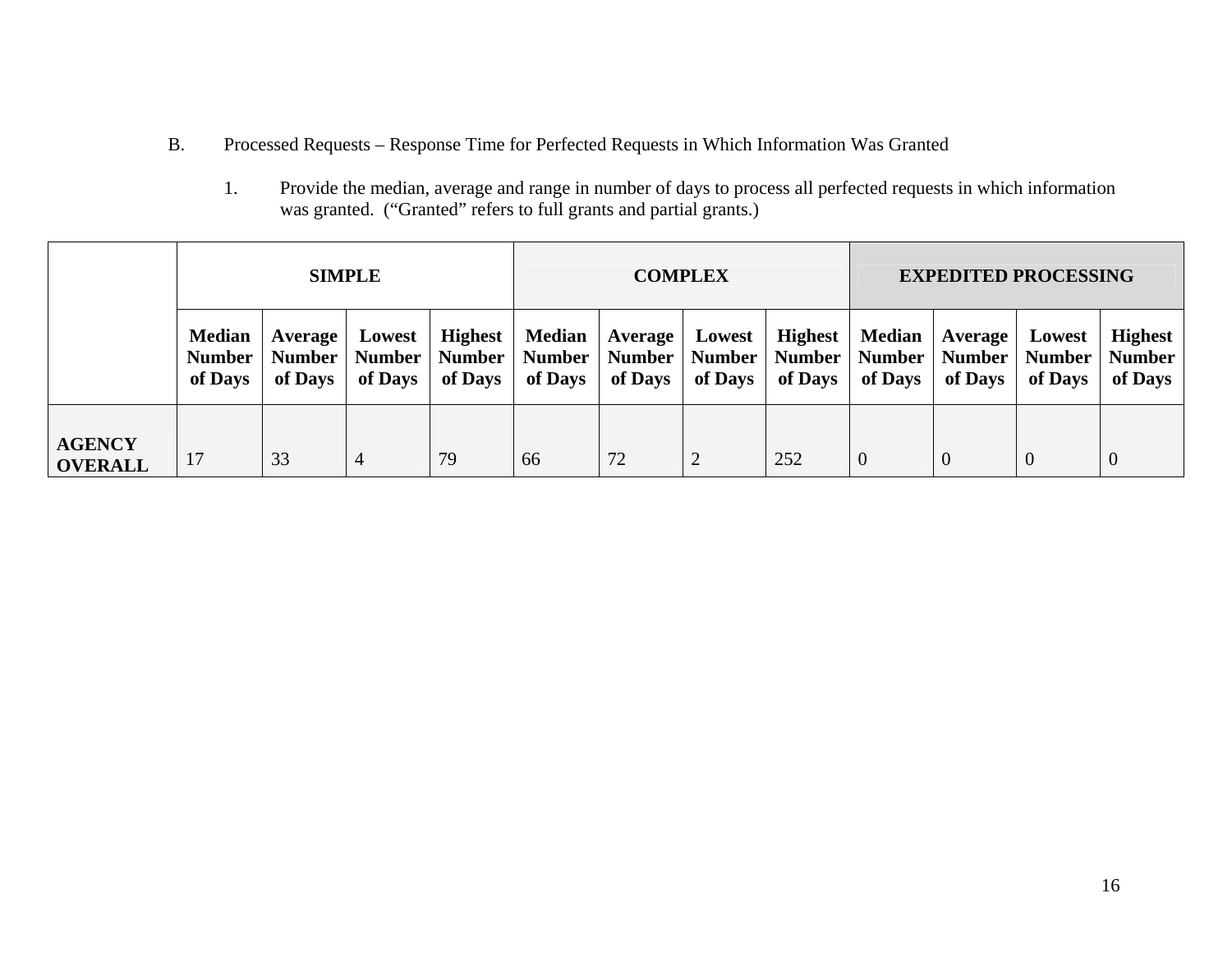- C. Processed Requests Response Time in Day Increments
	- 1. Provide the number of perfected requests processed in each of the thirteen designated time increments (i.e., report the number of requests processed within 20 days in the first column, the number processed within 21-40 days in the second column, etc.)
		- a. If using a multi-track system, create separate charts as presented below to report the information for each track. If not using a multi-track system, at a minimum create a separate chart for requests which have been granted expedited processing.
		- b. Insert the sum of the thirteen columns in the "Total" column to reflect the total number of requests processed for each of the tracks.

#### **Simple Requests**

|                                       | $1 - 20$<br><b>Days</b> | $21 - 40$<br><b>Days</b> | 41-60<br><b>Days</b> | 61-80<br><b>Days</b> | 81-100<br><b>Days</b> | 101-120<br><b>Days</b> | $121 -$<br>140<br><b>Days</b> | 141-<br>160<br><b>Days</b> | $161 -$<br>180<br><b>Days</b> | 181-<br>200<br><b>Days</b> | $201 -$<br>300<br><b>Days</b> | $301 -$<br>400<br><b>Days</b> | $401+$<br><b>Days</b> | <b>TOTAL</b> |
|---------------------------------------|-------------------------|--------------------------|----------------------|----------------------|-----------------------|------------------------|-------------------------------|----------------------------|-------------------------------|----------------------------|-------------------------------|-------------------------------|-----------------------|--------------|
| <b>AGENCY</b><br>OVERALL <sup>5</sup> | 29,283                  | 2,290                    | 824                  | 129                  | $\overline{0}$        | 0                      | $\overline{0}$                | $\theta$                   | $\boldsymbol{0}$              | 0                          | $\boldsymbol{0}$              | $\bf{0}$                      | $\boldsymbol{0}$      | 32,526       |

<sup>&</sup>lt;sup>5</sup> SSA recently developed an automated tool to better track our requests in line with the recently enacted changes to the FOIA. This new tool required significant reprogramming of our system, entitled "eFOIA," and we were unable to fully develop and implement it to track all of FY 2008 FOIA activity in time for this year's report; therefore, all totals are our best estimate.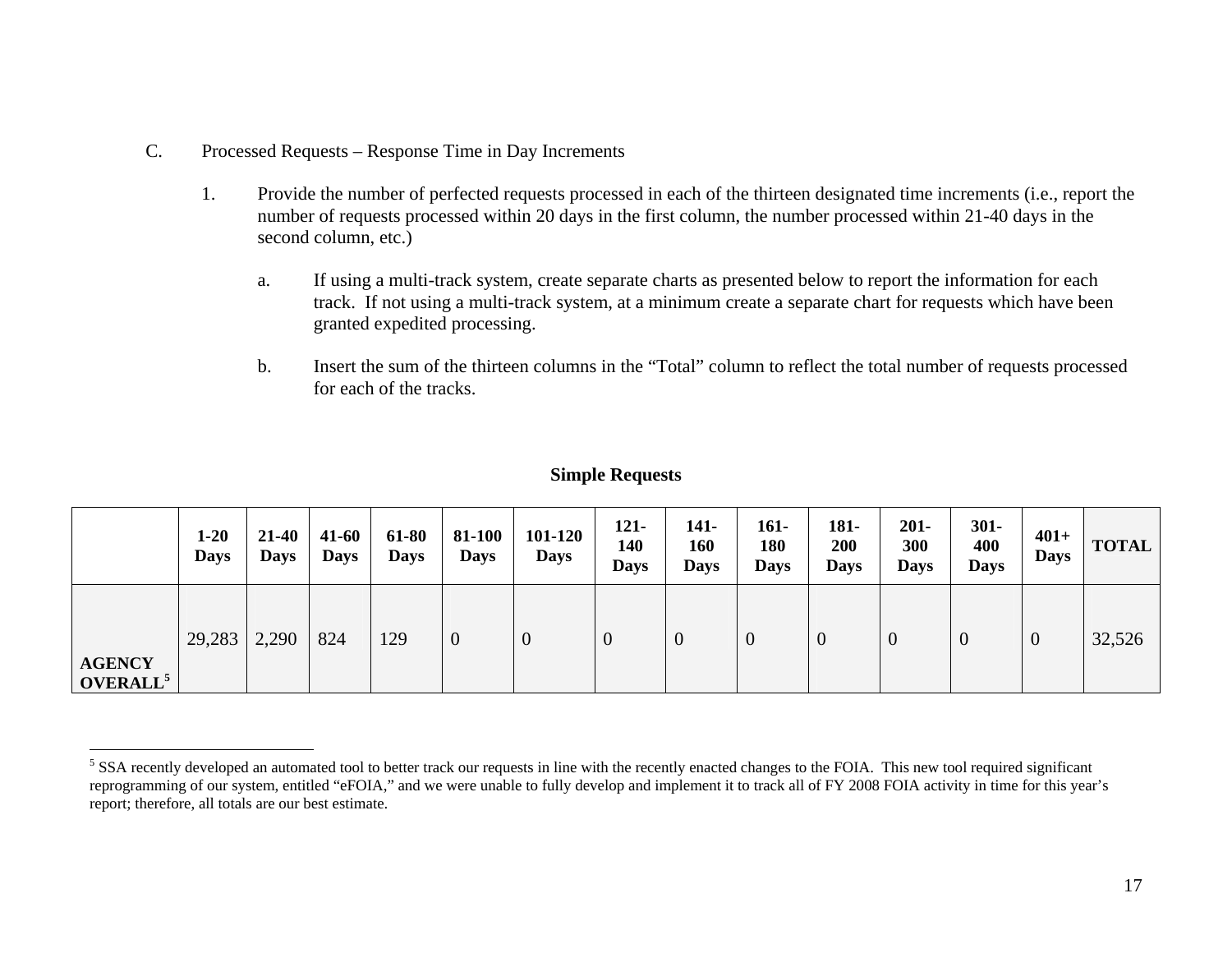### **Complex Requests**

|                                             | $1-20$<br><b>Days</b> | $21 - 40$<br><b>Days</b> | $41 - 60$<br><b>Days</b> | 61-80<br><b>Days</b> | 81-100<br><b>Days</b> | 101-120<br><b>Days</b> | $121 -$<br>140<br><b>Days</b> | 141-<br>160<br><b>Days</b> | 161-<br>180<br><b>Days</b> | 181-<br>200<br><b>Days</b> | $201 -$<br>300<br><b>Days</b> | $301 -$<br>400<br><b>Days</b> | $401+$<br><b>Days</b> | <b>TOTAL</b> |
|---------------------------------------------|-----------------------|--------------------------|--------------------------|----------------------|-----------------------|------------------------|-------------------------------|----------------------------|----------------------------|----------------------------|-------------------------------|-------------------------------|-----------------------|--------------|
| <b>AGENCY</b><br><b>OVERALL<sup>6</sup></b> | 96                    | 654                      | 726                      | 546                  | 77                    | 13                     |                               |                            |                            |                            |                               |                               | U                     | 2,140        |

### **Requests Granted Expedited Processing**

|                                 | $1 - 20$<br><b>Days</b> | 21-40<br><b>Days</b> | $41 - 60$<br><b>Days</b> | 61-80<br><b>Days</b> | 81-100<br><b>Days</b> | 101-120<br><b>Days</b> | <b>Days</b> | <b>Days</b> | $121-140$   141-160   161-180  <br><b>Days</b> | 181-200<br><b>Days</b> | 201-300<br><b>Days</b> | 301-400<br><b>Days</b> | $401+$<br><b>Days</b> | <b>TOTAL</b> |
|---------------------------------|-------------------------|----------------------|--------------------------|----------------------|-----------------------|------------------------|-------------|-------------|------------------------------------------------|------------------------|------------------------|------------------------|-----------------------|--------------|
| <b>AGENCY</b><br><b>OVERALL</b> |                         |                      |                          |                      |                       |                        |             |             |                                                |                        |                        |                        |                       | $\theta$     |

<sup>6</sup>See previous footnote.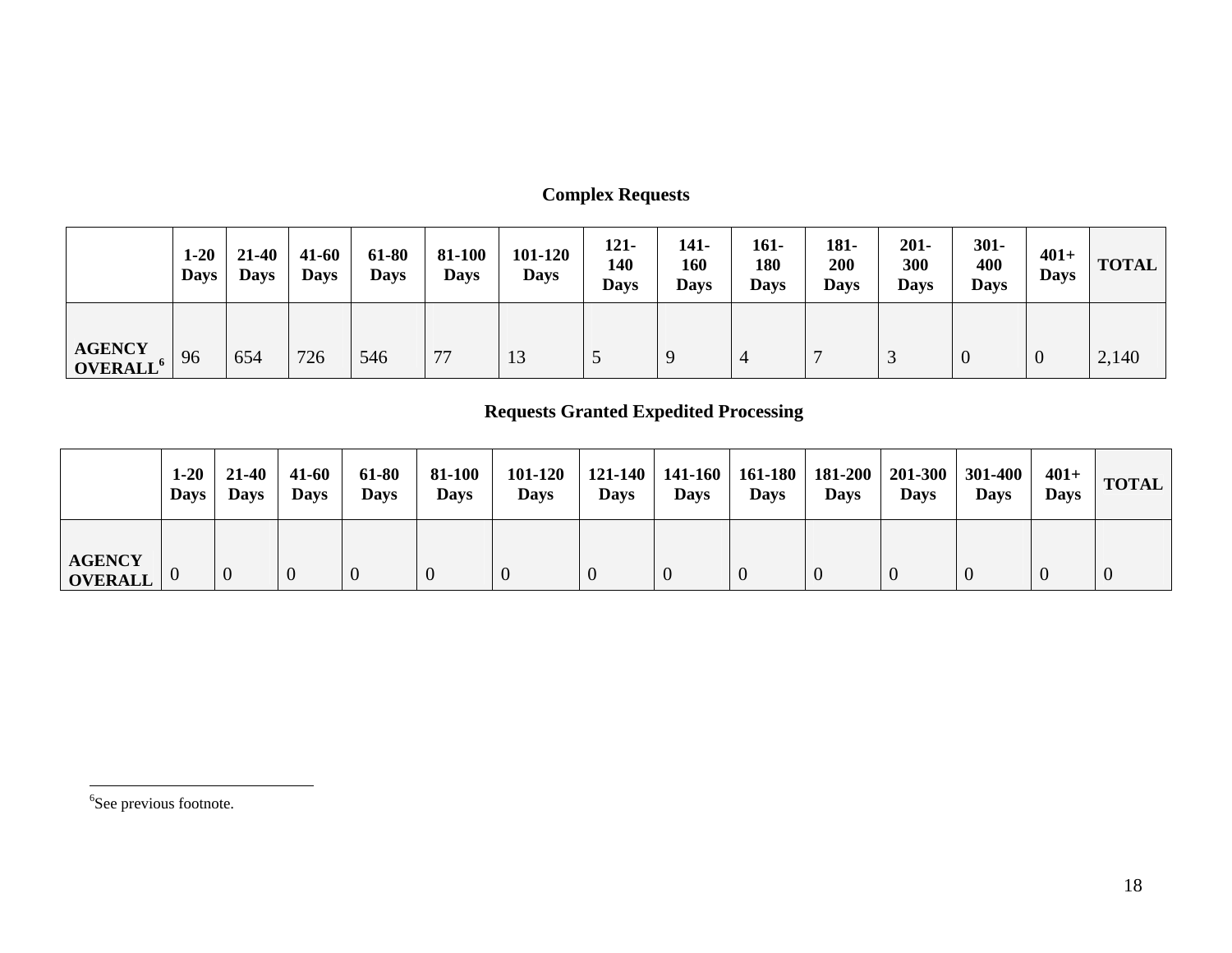- D. Pending Requests All Pending Perfected Requests
	- 1. Provide the number of perfected requests pending as of the end of the fiscal year, and the median and average number of days those requests had been pending. If an agency is unable to determine whether all of its pending requests are perfected, the agency must include all pending requests and include a footnote that it has done so.

|                                       | <b>SIMPLE</b>            |                                           |                                            |                          | <b>COMPLEX</b>                            |                                     | <b>EXPEDITED</b><br><b>PROCESSING</b> |                                           |                                     |  |
|---------------------------------------|--------------------------|-------------------------------------------|--------------------------------------------|--------------------------|-------------------------------------------|-------------------------------------|---------------------------------------|-------------------------------------------|-------------------------------------|--|
|                                       | <b>Number</b><br>Pending | <b>Median</b><br><b>Number</b><br>of Days | <b>Average</b><br><b>Number</b><br>of Days | <b>Number</b><br>Pending | <b>Median</b><br><b>Number</b><br>of Days | Average<br><b>Number</b><br>of Days | <b>Number</b><br>Pending              | <b>Median</b><br><b>Number</b><br>of Days | Average<br><b>Number</b><br>of Days |  |
| <b>AGENCY</b><br>OVERALL <sup>7</sup> | 954                      | 27                                        | 27                                         | 106                      | 90                                        | 90                                  | $\theta$                              | $\overline{0}$                            | $\overline{0}$                      |  |

- E. Pending Requests Ten Oldest Pending Perfected Requests
	- 1. Provide the dates of receipt of the ten oldest perfected requests pending as of the end of the fiscal year, and the number of days those requests had been pending.

|                      | $10^{\text{th}}$<br><b>Oldest</b><br><b>Request</b><br>and<br><b>Number</b><br>of Days<br>Pending | 9th     | 8 <sup>th</sup> | 7th     | 6 <sup>th</sup> | $5^{\text{th}}$ | 4 <sup>th</sup> | 3 <sup>rd</sup> | 2 <sup>nd</sup> | <b>Oldest</b><br><b>Request</b><br>and<br><b>Number</b><br>of Days<br>Pending |
|----------------------|---------------------------------------------------------------------------------------------------|---------|-----------------|---------|-----------------|-----------------|-----------------|-----------------|-----------------|-------------------------------------------------------------------------------|
| <b>AGENCY</b>        | 2/12/08                                                                                           | 2/12/08 | 2/10/08         | 2/10/08 | 1/31/08         | 1/31/08         | 1/31/08         | 1/23/08         | 1/16/08         | 11/13/07                                                                      |
| OVERALL <sup>8</sup> | 187                                                                                               | 187     | 188             | 188     | 195             | 195             | 195             | 201             | 206             | 252                                                                           |

# $\frac{1}{7}$  See footnote 5.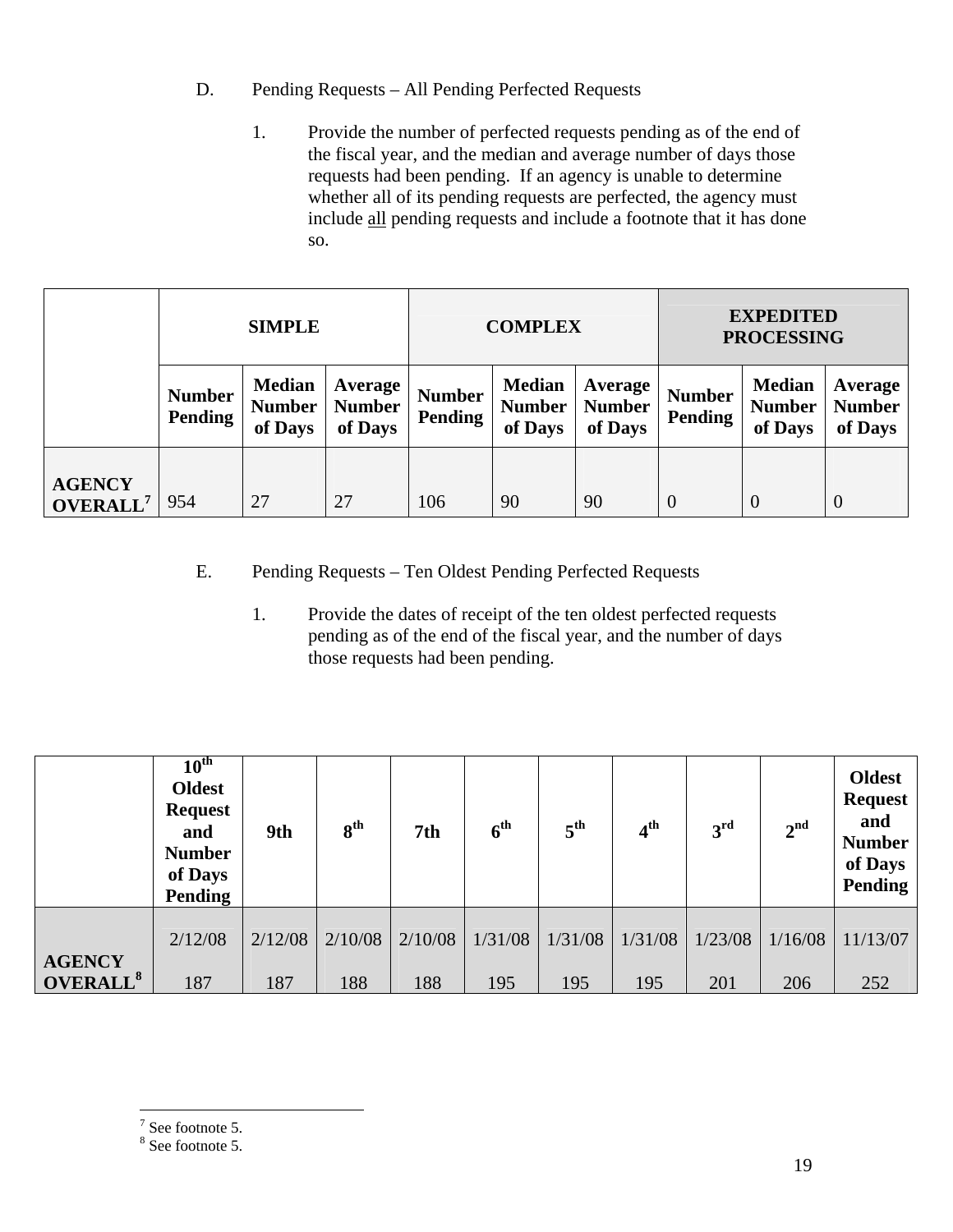#### **VIII. REQUESTS FOR EXPEDITED PROCESSING AND REQUESTS FOR FEE WAIVER**

- Section VIII now reflects new mandatory reporting requirements and is no longer an optional Section.
- Provide information for adjudicated requests for expedited processing or adjudicated requests for a fee waiver, i.e., requests for expedited processing or requests for a fee waiver which were granted or denied. Do not include requests for expedited processing or requests for a fee waiver which became moot for various reasons and, as a result, were neither granted nor denied.
- A. Requests for Expedited Processing
	- 1. Include requests for expedited processing made both at the initial request level and, when applicable, at the administrative appeal level.
	- 2. Calculating days: Count only the days spent adjudicating the request for expedited processing. Count calendar days, not working days.
	- 3. Note: The response time portion of this new reporting requirement captures the time taken to decide whether to grant or deny a request for expedited processing. This does not cover the FOIA requests which have already been granted expedited status, placed in the "expedited processing" track, and reported elsewhere in this Report. Rather, this new requirement reflects the time taken to make a determination (i.e., adjudicate) whether a request for expedited processing should be granted or denied. The FOIA requires agencies to determine within ten calendar days whether a request satisfies the standards for expedited processing.

|                                 | <b>Number</b><br><b>Granted</b> | <b>Number</b><br><b>Denied</b> | <b>Median</b><br>Number of<br>Days to<br>Adjudicate | Average<br>Number of<br>Days to<br>Adjudicate | <b>Number</b><br><b>Adjudicated</b><br><b>Within Ten</b><br><b>Calendar Days</b> |
|---------------------------------|---------------------------------|--------------------------------|-----------------------------------------------------|-----------------------------------------------|----------------------------------------------------------------------------------|
| <b>AGENCY</b><br><b>OVERALL</b> | $\theta$                        | 42                             |                                                     | 8                                             | 42                                                                               |

#### B. Requests for Fee Waiver

- 1. Include requests for a waiver of fees made both at the initial request level and, when applicable, at the administrative appeal level.
- 2. Calculating days: Count only the days spent adjudicating the fee waiver request. Count working days. Do not include additional days that may precede consideration of the fee waiver request, e.g., days the request waits in a processing queue, processing time which precedes commencement of adjudication of fee waiver request, etc.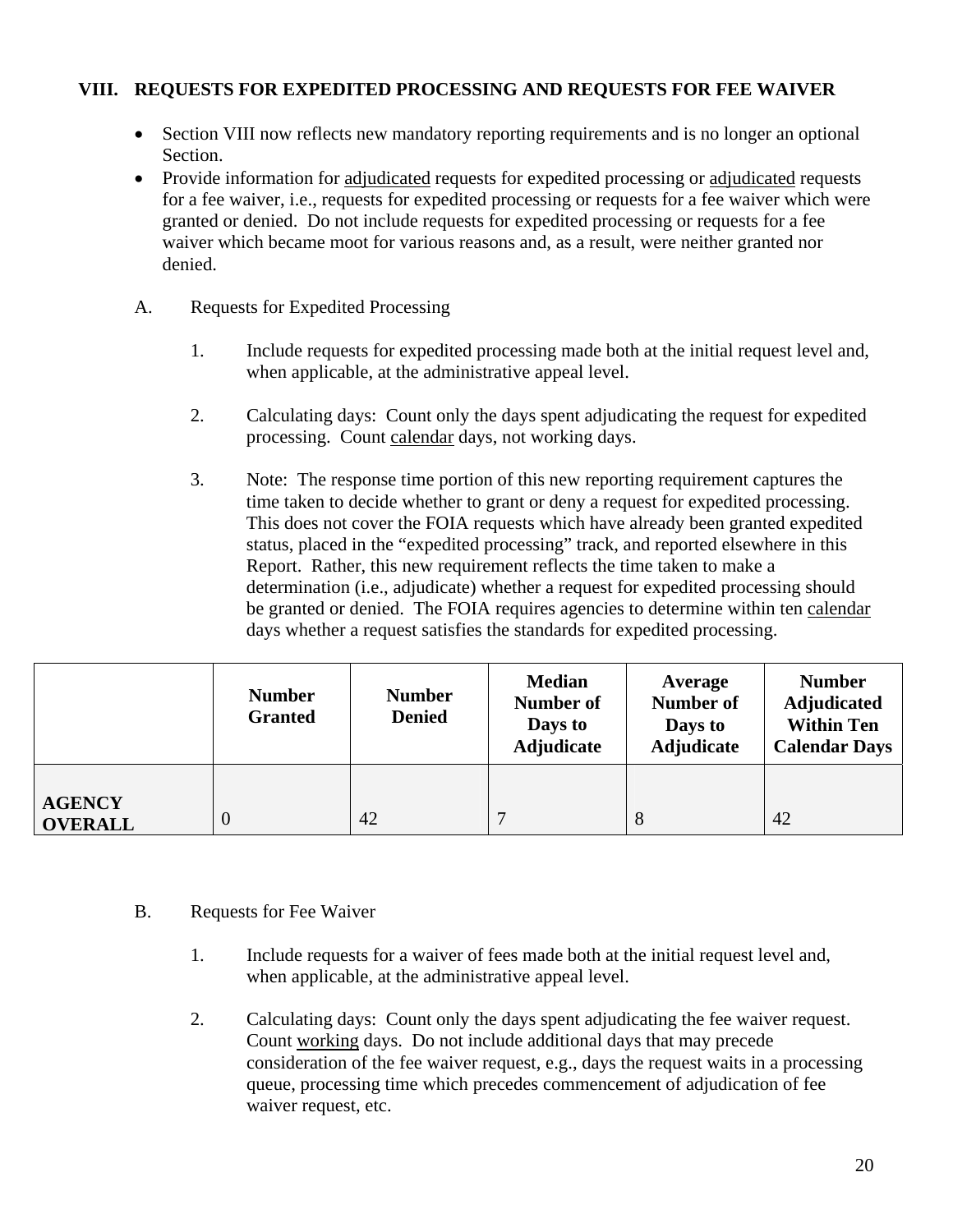|                                 | <b>Number</b><br><b>Granted</b> | <b>Number</b><br><b>Denied</b> | <b>Median</b><br><b>Number of</b><br>Days to<br><b>Adjudicate</b> | <b>Average</b><br><b>Number of</b><br>Days to<br><b>Adjudicate</b> |
|---------------------------------|---------------------------------|--------------------------------|-------------------------------------------------------------------|--------------------------------------------------------------------|
| <b>AGENCY</b><br><b>OVERALL</b> | 38                              | $52^9$                         | 29                                                                | 40                                                                 |

#### **IX. FOIA PERSONNEL AND COSTS**

• Provide the number of "Full-Time FOIA Staff" by adding the number of "Full-Time FOIA Employees" and the number of "Equivalent Full-Time FOIA Employees," as described below. Also provide costs expended by the agency both for processing and litigating FOIA requests.

#### A. Personnel

 $\overline{a}$ 

- 1. A "full-time FOIA employee" is a full-time employee who performs FOIA duties 100% of the time. The number of such employees should be reported in Column 1 of the chart below.
- 2. An "equivalent full-time FOIA employee" is created by adding together the percentages of time dedicated to FOIA duties by employees performing less than full-time FOIA duties. Each time 100% is reached, the time expended is counted as one "equivalent full-time FOIA employee." The number of such "equivalent" employees should be reported in Column 2 of the chart below.
- 3. Employees performing less than full-time FOIA duties are either a) part-time employees who perform FOIA duties all, or part, of the time, or b) full-time employees who perform FOIA duties less than 100% of the time.
- 4. The following examples illustrate how to calculate the number of "equivalent fulltime FOIA employees."
	- a. Example  $#1$ : Assume three full-time employees with part-time or occasional FOIA duties. If Employee #1 performs FOIA duties 50% of the time, and Employees #2 and #3 each perform FOIA duties 25% of the time, together they perform 100% (50+25+25) FOIA duties. Therefore, the FOIA duties of these three employees are the equivalent of 1 "full-time FOIA employee," because a "full-time FOIA employee" is equal to 100%. This component would report "1" in Column 2 of the chart below.
	- b. Example #2: Assume six full-time employees with part-time or occasional FOIA duties. If Employees #1, #2, #3 and #4 each perform FOIA duties 50% of the time, Employee #5 performs FOIA duties 75% of the time, and

 $9$  We review requests for fee waivers on a case-by-case basis. Only the SSA FOI Officer may waive or reduce a fee (in excess of \$7.50). We usually grant a fee waiver when it has been determined that furnishing the information will primarily benefit the general public. We normally grant fee waivers from members of the media and educational and scientific institutions when there is limited search time or duplication involved with the request.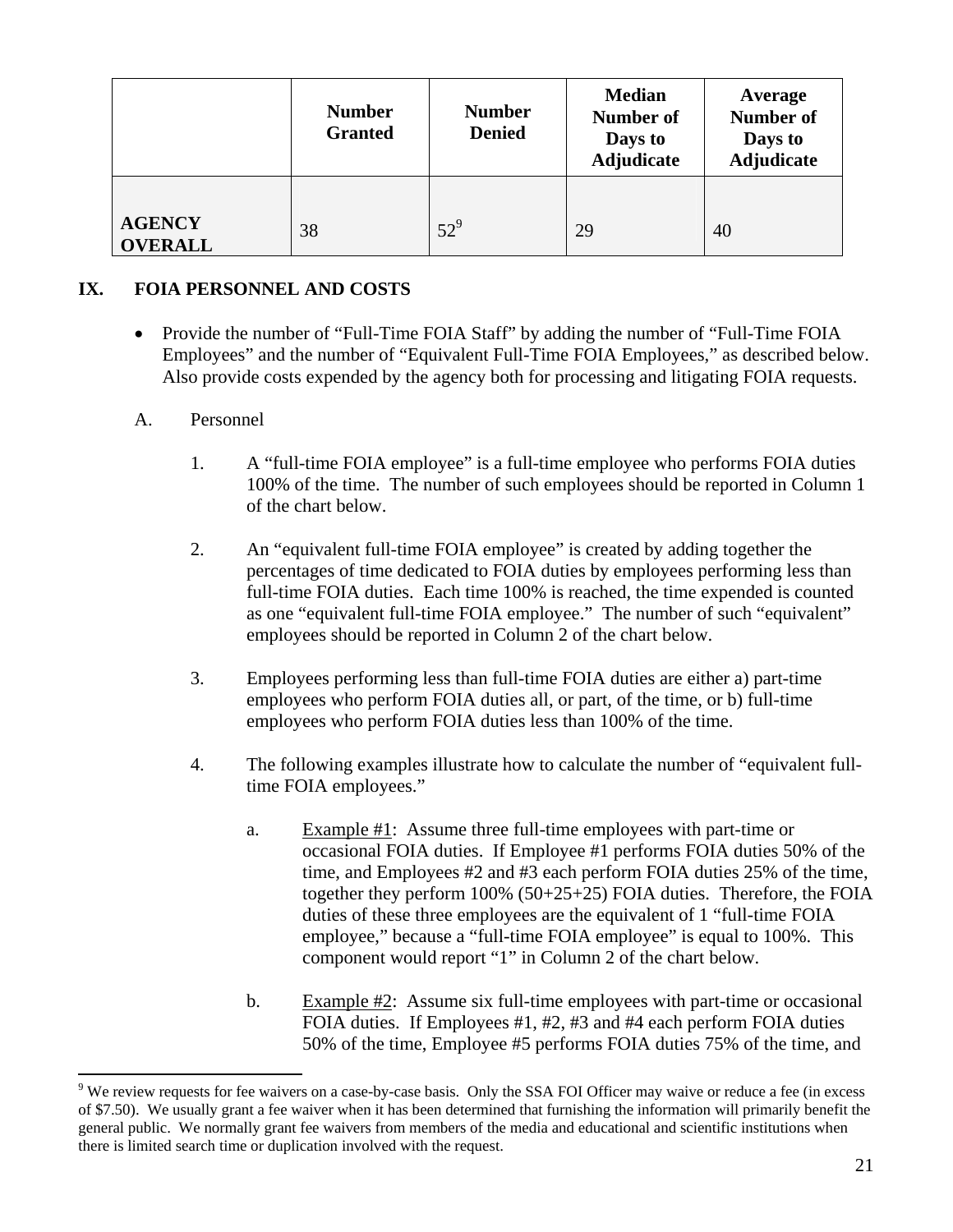Employee #6 performs FOIA duties 10% of the time, together they perform 285% (50x4 + 75+10) FOIA duties. Because a "full-time FOIA employee" is equal to 100%, the FOIA duties of these six employees are the equivalent of 2.85 "full-time FOIA employees." This component would report "2.85" in Column 2 of the chart below.

- c. Example #3: Assume Employee #1 is a part-time employee who works *twenty* hours/week and performs FOIA duties *half* of his time. As a parttime employee who works twenty hours/week, the most FOIA work Employee #1 could perform is 50%. Because Employee #1 performs FOIA duties only *half* of his already part-time schedule, he performs 25% FOIA duties (i.e., half of the 50% maximum). Assume Employee #2 is a part-time employee who works *thirty-two* hours/week and performs FOIA duties *all* of her time. As a part-time employee who works thirty-two hours/week, the most FOIA work Employee #2 could perform is 80%. Because Employee #2 performs FOIA duties *all* of her time, she performs 80% FOIA duties. Together, the two employees perform 105% (25+80) FOIA duties. Therefore, their combined FOIA duties are the equivalent of 1.05 "full-time FOIA employees," and this component would report "1.05" in Column 2 o f the chart below.
- B. Costs
	- 1. Processing Costs: Add together all costs expended by the agency for processing FOIA requests at the initial request and administrative appeal levels. Include salaries of FOIA personnel, overhead, and any other FOIA-related expenses. (An agency's budget will often be a useful resource for this information.)
	- 2. Litigation Costs: Add together all costs expended by the agency in litigating FOIA requests. Include salaries of personnel involved in FOIA litigation, litigation overhead, and any other FOIA litigation-related expenses. (As with Processing Costs, an agency's budget will often be a useful resource for this information).

## This portion intentionally left blank.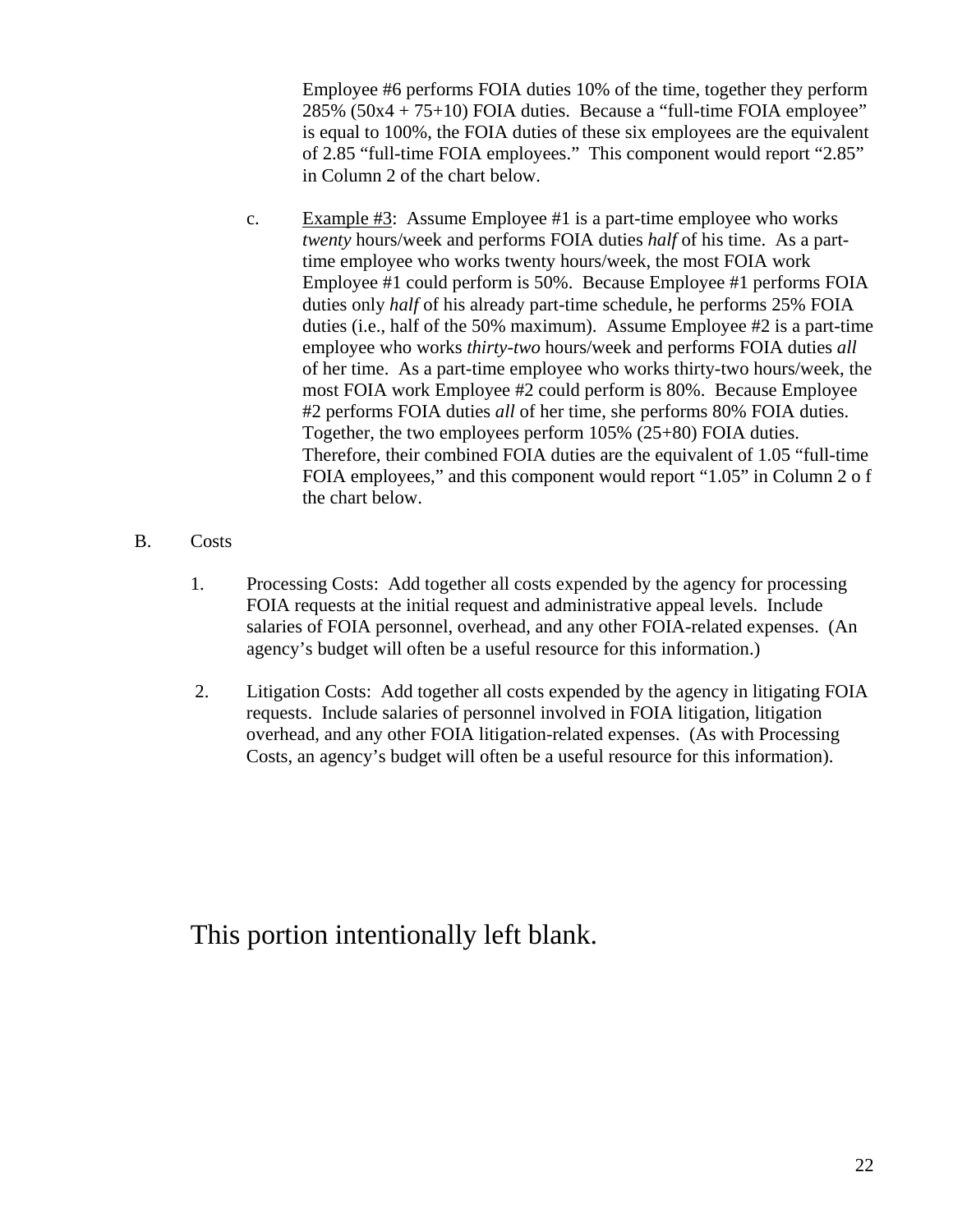#### **PERSONNEL COSTS**

|                | Number of   | <b>Number of</b> | <b>Total</b>  | <b>Processing</b>           | Litigation-    | <b>Total Costs</b> |
|----------------|-------------|------------------|---------------|-----------------------------|----------------|--------------------|
|                | "Full-Time" | "Equivalent      | <b>Number</b> | <b>Costs</b>                | <b>Related</b> |                    |
|                | <b>FOIA</b> | <b>Full-Time</b> | of            |                             | <b>Costs</b>   |                    |
|                | Employees"  | <b>FOIA</b>      | "Full-        | (At initial                 |                |                    |
|                |             | Employees"       | <b>Time</b>   | request and                 |                |                    |
|                |             |                  | <b>FOIA</b>   | appeal levels)              |                |                    |
|                |             |                  | Staff"        |                             |                |                    |
|                |             |                  |               |                             |                |                    |
|                |             |                  | (The sum      |                             |                |                    |
|                |             |                  | of            |                             |                |                    |
|                |             |                  | Columns       |                             |                |                    |
|                |             |                  | 1 & 2)        |                             |                |                    |
|                |             |                  |               |                             |                |                    |
| <b>AGENCY</b>  |             |                  |               |                             |                |                    |
| <b>OVERALL</b> | 64          | 59               | $123^{10}$    | $$14,814,363$ <sup>11</sup> | \$31,455.00    | \$14,845,818.      |

#### **X. FEES COLLECTED FOR PROCESSING REQUESTS**

 $\overline{a}$ 

• Report the dollar amount of fees collected from FOIA requesters for processing their requests. Also report the percentage of total processing costs (from the "Processing Costs" column in the Section IX chart) that those fees represent. In calculating the amount of fees collected, include fees received from a FOIA requester for search, review, document duplication, and any other direct costs permitted by agency regulations.

|                                 | <b>Total Amount of Fees</b><br><b>Collected</b> | <b>Percentage of Total Costs</b> |
|---------------------------------|-------------------------------------------------|----------------------------------|
| <b>AGENCY</b><br><b>OVERALL</b> | $$6,591,000.00^{12}$                            | 44%                              |

<sup>&</sup>lt;sup>10</sup> We reflect a reduction from last year's report as a result of the computation of an equivalent full-time employee as compared to reporting straight part-time employees.

<sup>&</sup>lt;sup>11</sup>The total reflects a significant decrease from prior reports resulting from the recent change of not including first-party access requests. We previously noted our concerns in footnote 1.

 $12$ <sup>12</sup> This total includes the costs collected from our first-party access requests. We are unable to extract costs for strictly FOIA in this manner. Most of the fees we collect for earnings records and SSN verifications are based on a separate provision for fee charging in section 1106(c) of the Social Security Act (42 U.S.C. § 1306 (c)), rather than the FOIA fee schedule. Please see footnote 1 for further information.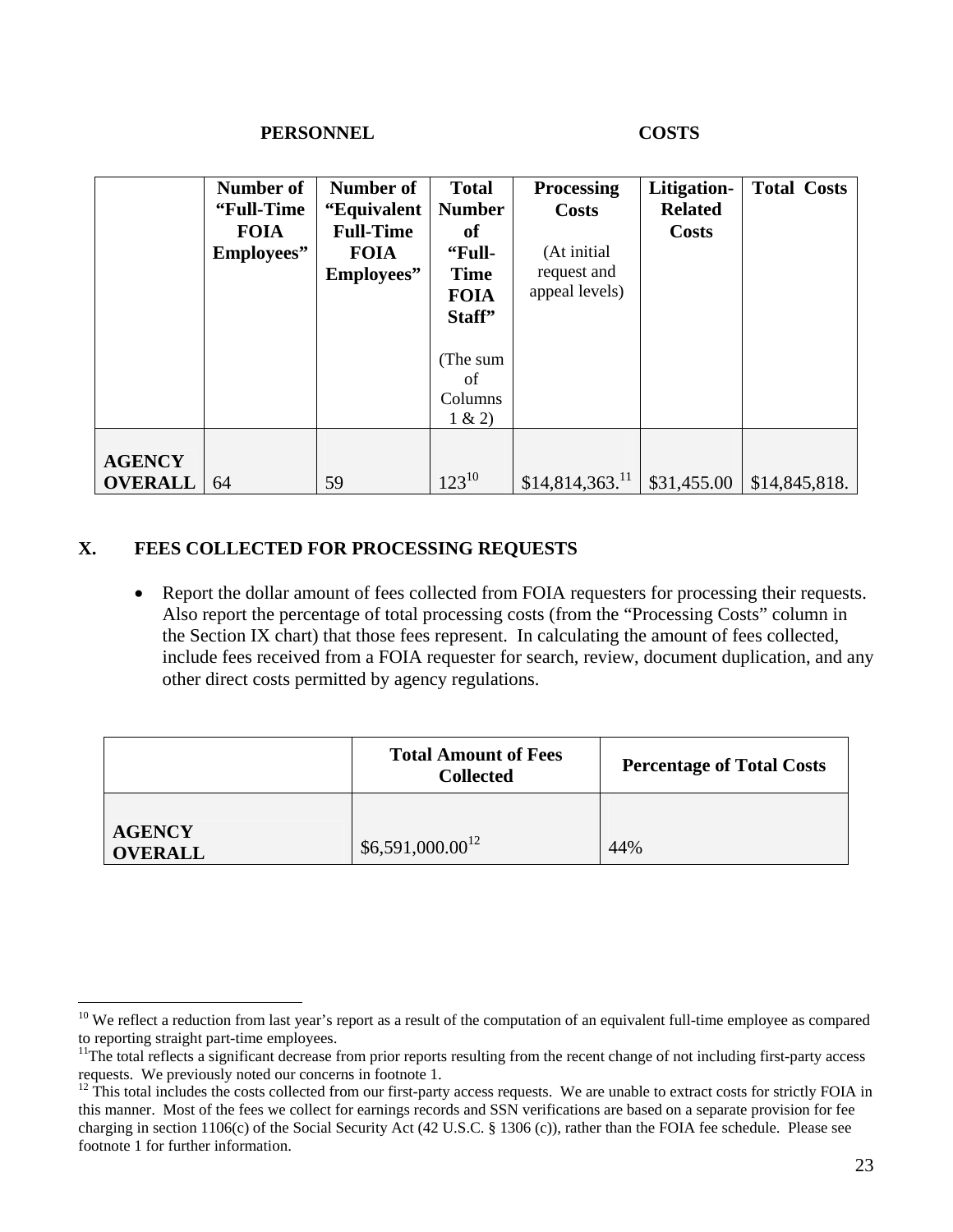#### **XI. FOIA REGULATIONS**

• Agencies must provide an electronic link to their FOIA regulations, including their fee schedule.

**Website: http://www.socialsecurity.gov/foia/**

#### **XII. BACKLOGS, CONSULTATIONS, AND COMPARISONS**

- A. Backlogs of FOIA Requests and Administrative Appeals
	- 1. Provide below the number of FOIA requests and administrative appeals that were pending beyond the statutory time period as of the end of the fiscal year. (Such requests and appeals are considered "backlogged.")
	- 2. Note: The statutory time period is ordinarily twenty working days from receipt of a perfected request, <u>see</u> 5 U.S.C. § 552(a)(6)(A)(i), but may be extended up to ten additional working days when "unusual circumstances" are present, see id.  $§ 552(a)(6)(B)(i).$

|                                 | <b>Number of Backlogged</b><br><b>Requests as of End of</b><br><b>Fiscal Year</b> | <b>Number of Backlogged</b><br>Appeals as of End of<br><b>Fiscal Year</b> |
|---------------------------------|-----------------------------------------------------------------------------------|---------------------------------------------------------------------------|
| <b>AGENCY</b><br><b>OVERALL</b> | 147                                                                               |                                                                           |

3. Discuss/explain the backlog here (optional).

**OPD has a relatively small backlog and despite significant challenges, we have been able to manage its growth over the past year. We hope that through the use of technology, specifically our eFOIA application, we will eliminate it entirely. We believe the delays in processing are due in part to the loss of some highly-skilled personnel over the course of the fiscal year including the Deputy Executive Director, two Division Directors, three senior analysts, and an eFOIA administrator. These positions were not filled until the end of the fiscal year. In addition, OPD has continued to experience difficulties in our migration to our new eFOIA system and future updates to the system are required in order for the system to be fully operational as intended and to improve FOIA processing. Changes from the recently enacted OPEN Government Act also require changes to the system that had not been fully implemented as of the end of the fiscal year. Further, there has been a significant increase in complex cases, which require extensive searches for documents from other components, as well as high-level analysis.**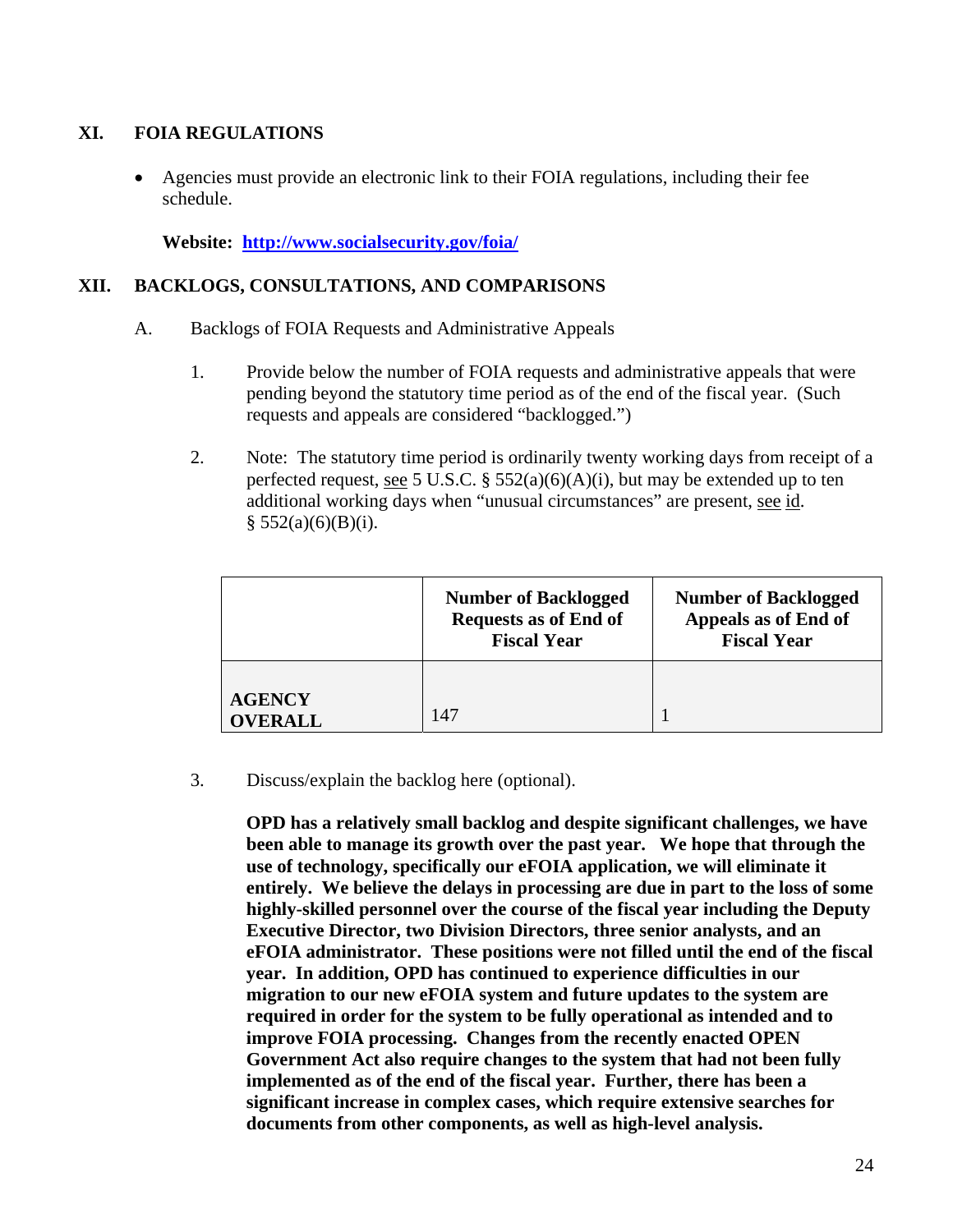**Additionally, since the implementation of our electronic submission process using an internet FOIA request form, we have received a huge surge of new requests. The feature went into production in January 2008, and SSA has thus received over 2,500 internet requests through this channel. This represents a significant workload increase. Further, a system glitch failed to alert us that the requests were received and pending; hundreds of requests were awaiting assignment until discovered by an eFOIA technician. SSA is working on a system fix to this problem. While we do have a "work-around," this glitch helped cause the growth in our backlog.** 

- B. Consultations on FOIA Requests Received, Processed, and Pending Consultations
	- o The consultation portions of the Annual Report require information about consultations received from other agencies, not sent to other agencies.
	- 1. Provide the number of consultations received from other agencies, those processed, and those pending as described in Columns 1 through 4.
	- 2. The number in Column 1 must match the number of "Consultations Received from Other Agencies That Were Pending at Your Agency as of End of the Fiscal Year" from last year's Annual Report.
	- 3. The sum of Columns 1 and 2 minus the number in Column 3 must equal the number in Column 4.

|                                 | Column 1                                                                                                                                                           | Column 2                                                                                                               | Column 3                                                                                                                                                                   | Column 4                                                                                                                                                                |
|---------------------------------|--------------------------------------------------------------------------------------------------------------------------------------------------------------------|------------------------------------------------------------------------------------------------------------------------|----------------------------------------------------------------------------------------------------------------------------------------------------------------------------|-------------------------------------------------------------------------------------------------------------------------------------------------------------------------|
|                                 | Number of<br><b>Consultations</b><br><b>Received from Other</b><br><b>Agencies that Were</b><br><b>Pending at Your</b><br>Agency as of Start of<br>the Fiscal Year | Number of<br><b>Consultations</b><br><b>Received from</b><br><b>Other Agencies</b><br>During the<br><b>Fiscal Year</b> | Number of<br><b>Consultations</b><br><b>Received from Other</b><br><b>Agencies that Were</b><br><b>Processed by Your</b><br><b>Agency During the</b><br><b>Fiscal Year</b> | Number of<br><b>Consultations</b><br><b>Received from Other</b><br><b>Agencies that Were</b><br><b>Pending at Your</b><br><b>Agency as of End of</b><br>the Fiscal Year |
| <b>AGENCY</b><br><b>OVERALL</b> | $\overline{0}$                                                                                                                                                     |                                                                                                                        |                                                                                                                                                                            |                                                                                                                                                                         |

- C. Consultations on FOIA Requests Ten Oldest Consultations Received from Other Agencies and Pending at Your Agency
	- 1. Provide the dates of receipt of the ten oldest consultations received from other agencies pending at your agency as of the end of the fiscal year.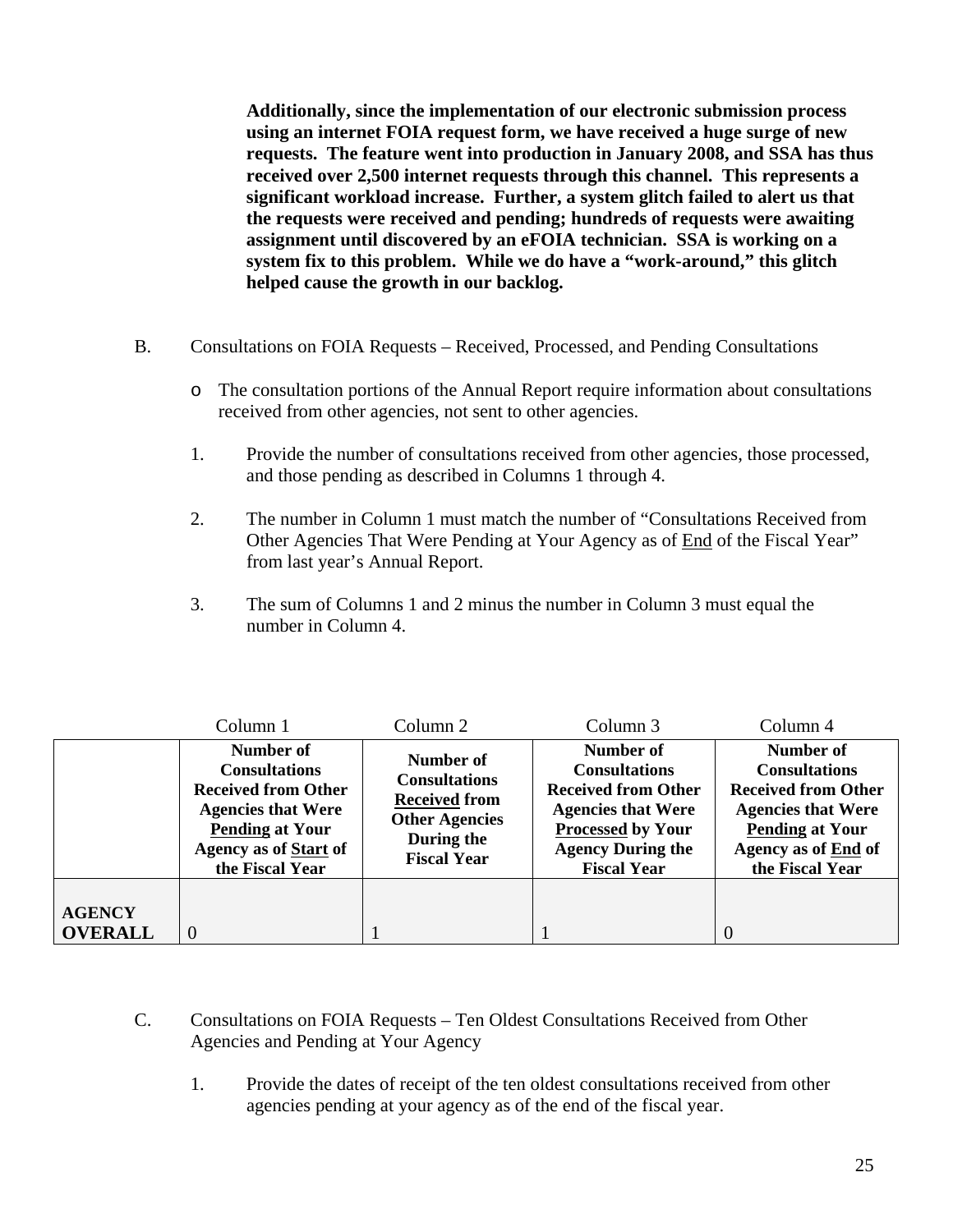|                                 | $10^{\text{th}}$ Oldest<br><b>Consultation</b><br>and Number<br>of Days<br><b>Pending</b> | <b>9th</b> | 8 <sup>th</sup> | 7 <sup>th</sup> | 6 <sup>th</sup> | $5^{\text{th}}$ | 4 <sup>th</sup> | 3 <sup>rd</sup> | 2 <sup>nd</sup> | <b>Oldest</b><br><b>Consultation</b><br>and Number<br>of Days<br><b>Pending</b> |
|---------------------------------|-------------------------------------------------------------------------------------------|------------|-----------------|-----------------|-----------------|-----------------|-----------------|-----------------|-----------------|---------------------------------------------------------------------------------|
| <b>Agency</b><br><b>Overall</b> | Date<br>Number of<br>Days                                                                 | $\theta$   | $\overline{0}$  | $\overline{0}$  | $\overline{0}$  | $\theta$        | $\theta$        | $\overline{0}$  | $\overline{0}$  | $\overline{0}$                                                                  |

- D. Comparison of Numbers of Requests from Previous and Current Annual Report Requests Received, Processed, and Backlogged
	- 1. Provide the number of requests received and the number of requests processed during the fiscal year from last year's Annual Report and the number of those received and processed during the fiscal year from the current Annual Report.
	- 2. The numbers in Columns 1 and 2 must match the "Number of Requests Received in Fiscal Year" from Section V, A of the Annual Report from last year and from this year respectively. The numbers in Columns 3 and 4 must match the "Number of Requests Processed in Fiscal Year" from Section V, A of the Annual Report from last year and from this year respectively.

|  |  | Column 1 | Column 2 | Column 3 | Column 4 |
|--|--|----------|----------|----------|----------|
|--|--|----------|----------|----------|----------|

|                |                           | <b>NUMBER OF REQUESTS RECEIVED</b> | <b>NUMBER OF REQUESTS</b><br><b>PROCESSED</b> |                           |  |
|----------------|---------------------------|------------------------------------|-----------------------------------------------|---------------------------|--|
|                | <b>Number Received</b>    | <b>Number Received</b>             | <b>Number Processed</b>                       | <b>Number Processed</b>   |  |
|                | <b>During Fiscal Year</b> | <b>During Fiscal Year</b>          | <b>During Fiscal Year</b>                     | <b>During Fiscal Year</b> |  |
|                | from Last Year's          | from Current                       | from Last Year's                              | from Current              |  |
|                | <b>Annual Report</b>      | <b>Annual Report</b>               | <b>Annual Report</b>                          | <b>Annual Report</b>      |  |
|                |                           |                                    |                                               |                           |  |
| <b>AGENCY</b>  |                           |                                    |                                               |                           |  |
| <b>OVERALL</b> | 18,995,845                | 34,444                             | 18,995,719                                    | $34,666^{13}$             |  |

3. Starting with the Annual Report for Fiscal Year 2009, provide the number of backlogged requests as of the end of the fiscal year from the previous Annual

 $\overline{a}$ 

 $13$  This total represents a significant decrease totally due to the reporting change as explained in footnote 1. Again, we express concern that the definition of FOIA request used in this report does not accurately reflect our FOIA/PA workload.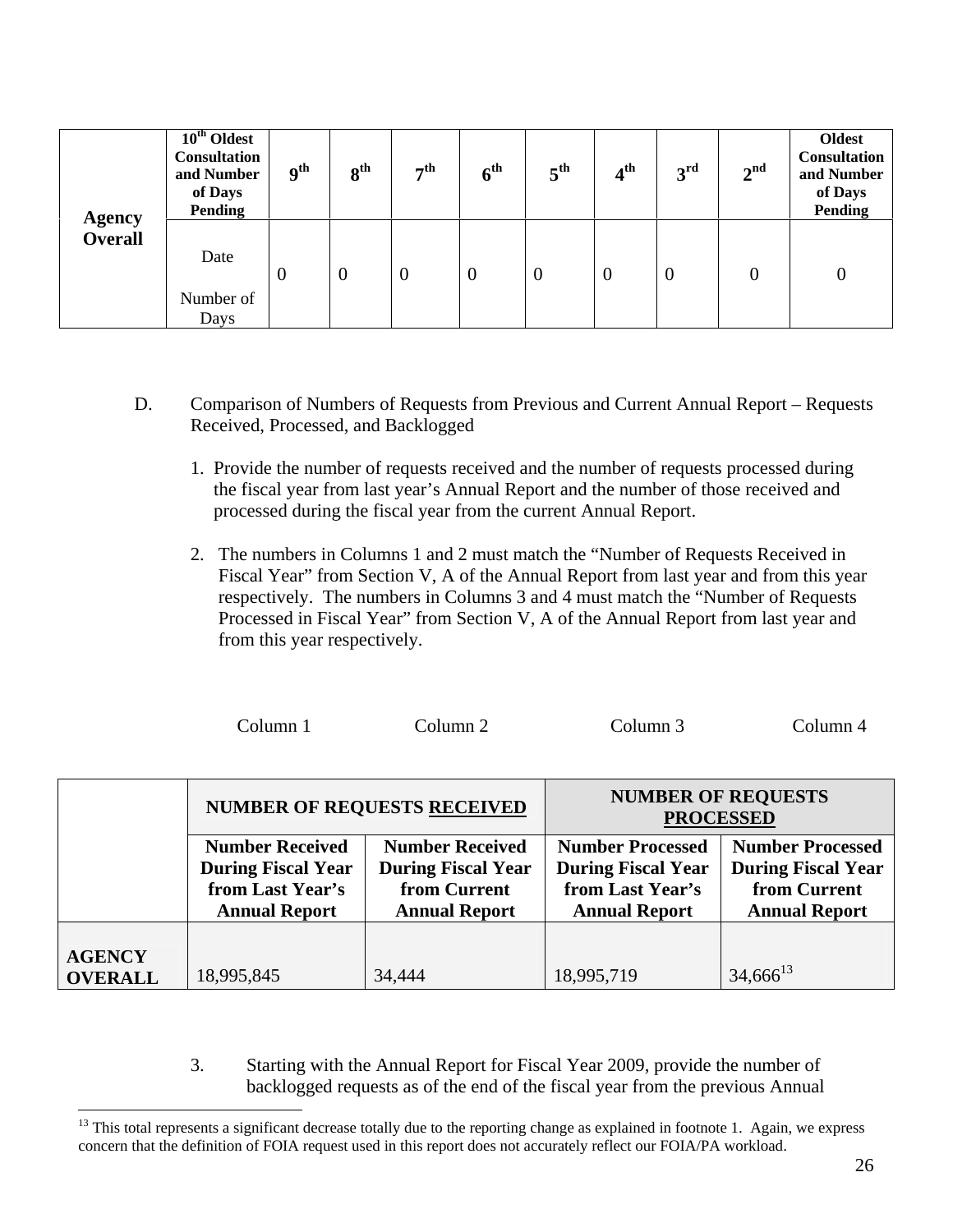Report and the number of backlogged requests as of the end of the fiscal year from the current Annual Report.

a. The numbers in Columns 1 and 2 must match the "Number of Backlogged Requests as of End of Fiscal Year" from Section XII, A of the previous Annual Report and of the current Annual Report respectively.

|                                 | <b>Number of Backlogged Requests</b><br>as of End of the Fiscal Year from<br><b>Previous Annual Report</b> | <b>Number of Backlogged Requests</b><br>as of End of the Fiscal Year from<br><b>Current Annual Report</b> |
|---------------------------------|------------------------------------------------------------------------------------------------------------|-----------------------------------------------------------------------------------------------------------|
| <b>AGENCY</b><br><b>OVERALL</b> | 125                                                                                                        | 147                                                                                                       |

- E. Comparison of Numbers of Administrative Appeals from Previous and Current Annual Report – Appeals Received, Processed, and Backlogged
	- 1. Provide the number of administrative appeals received and the number of administrative appeals processed during the fiscal year from last year's Annual Report and the number of those received and processed during the fiscal year from the current Annual Report.
	- 2. The numbers in Columns 1 and 2 must match the "Number of Administrative Appeals Received in Fiscal Year" from Section VI, A of the Annual Report from last year and from this year respectively. The numbers in Columns 3 and 4 must match the "Number of Administrative Appeals Processed in Fiscal Year" from Section VI, A of the Annual Report from last year and from this year respectively.

|                | Column 1                                                                                        | Column <sub>2</sub>                                                                         | Column 3                                                                                         | Column 4                                                                                     |
|----------------|-------------------------------------------------------------------------------------------------|---------------------------------------------------------------------------------------------|--------------------------------------------------------------------------------------------------|----------------------------------------------------------------------------------------------|
|                |                                                                                                 | <b>NUMBER OF APPEALS RECEIVED</b>                                                           | <b>NUMBER OF APPEALS PROCESSED</b>                                                               |                                                                                              |
|                | <b>Number Received</b><br><b>During Fiscal Year</b><br>from Last Year's<br><b>Annual Report</b> | <b>Number Received</b><br><b>During Fiscal Year</b><br>from Current<br><b>Annual Report</b> | <b>Number Processed</b><br><b>During Fiscal Year</b><br>from Last Year's<br><b>Annual Report</b> | <b>Number Processed</b><br><b>During Fiscal Year</b><br>from Current<br><b>Annual Report</b> |
| <b>AGENCY</b>  |                                                                                                 |                                                                                             |                                                                                                  |                                                                                              |
| <b>OVERALL</b> | 73                                                                                              | 52                                                                                          | 70                                                                                               | 74                                                                                           |